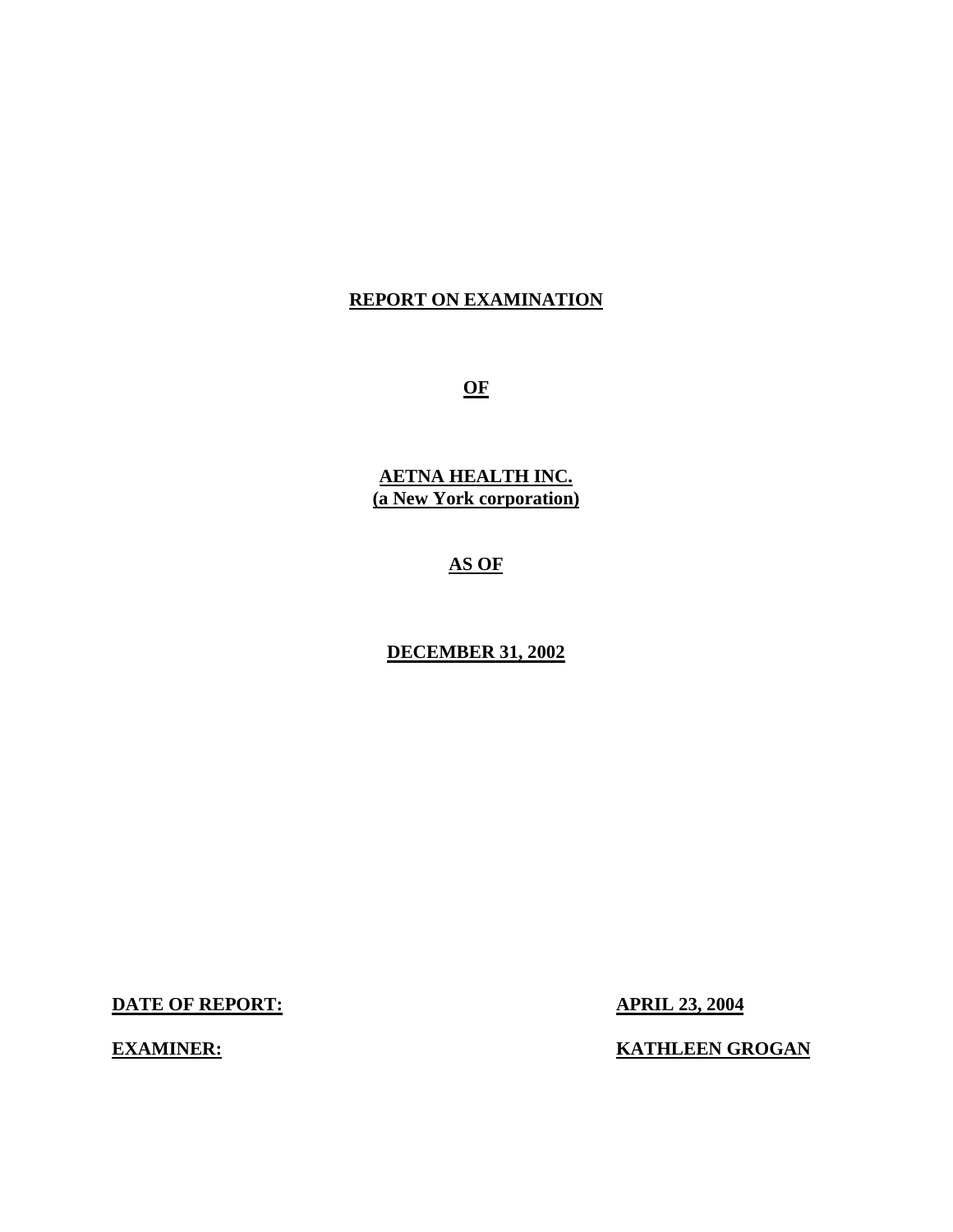# **TABLE OF CONTENTS**

| 1. | Scope of examination                                                    | 2  |
|----|-------------------------------------------------------------------------|----|
| 2. | Description of Plan                                                     | 3  |
|    | A. Management                                                           | 4  |
|    | B. Territory and plan of operation                                      | 6  |
|    | C. Holding company system                                               | 7  |
|    | (i) Holding company structure                                           | 7  |
|    | (ii) Service agreements                                                 | 8  |
|    | (iii) Dividends                                                         | 16 |
|    | D. Reinsurance                                                          | 17 |
|    | E. Accounts and records                                                 | 17 |
| 3. | <b>Financial statements</b>                                             | 20 |
|    | A. Balance sheet                                                        | 20 |
|    | B. Statement of revenue and expenses and Capital and<br>surplus account | 21 |
| 4. | Claims payable                                                          | 22 |
| 5. | Compliance with prior report on examination                             | 23 |
| 6. | Summary of comments and recommendations                                 | 25 |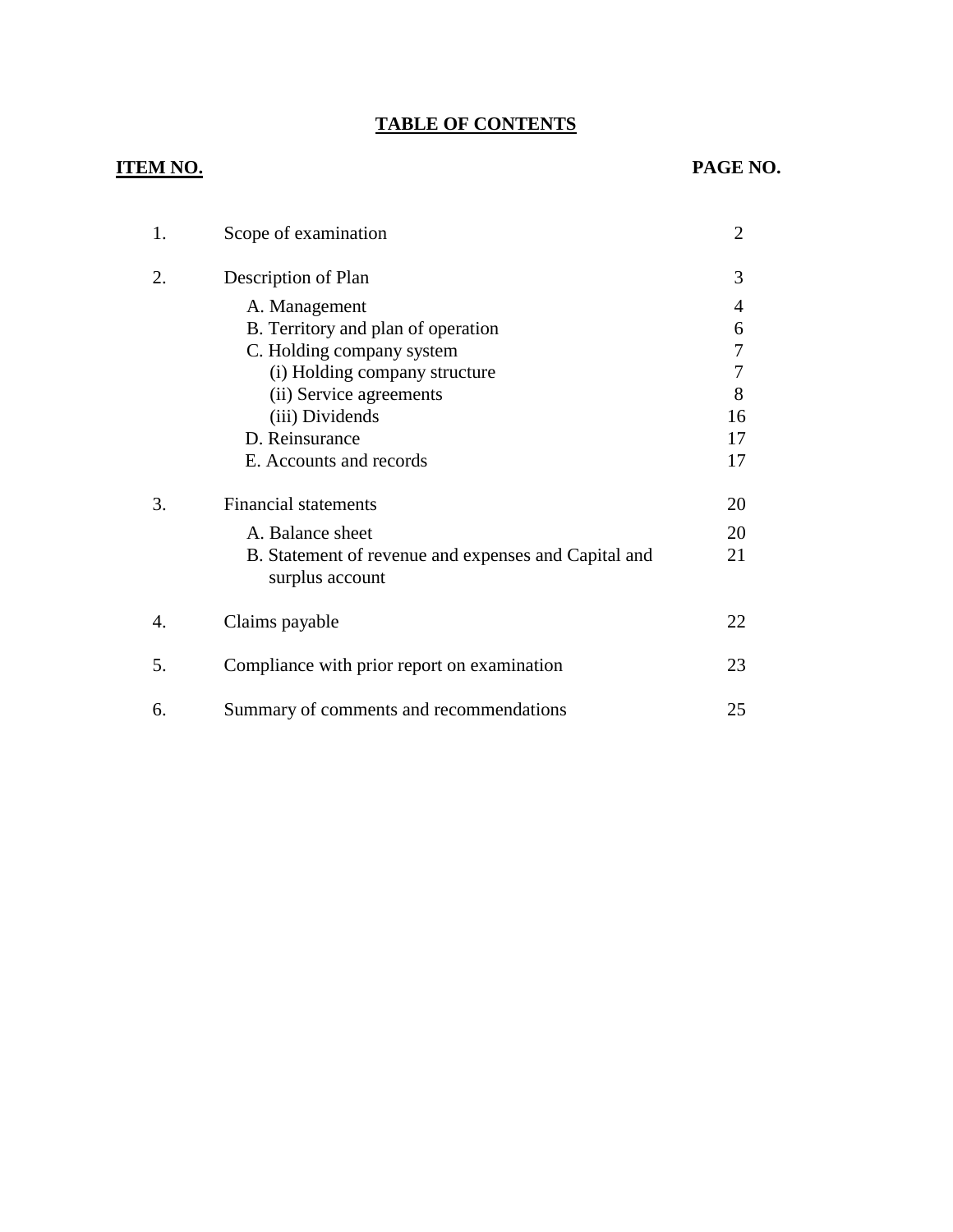

STATE OF NEW YORK INSURANCE DEPARTMENT 25 BEAVER STREET NEW YORK, NY 10004

George E. Pataki **Governor** 

Gregory V. Serio **Superintendent** 

April 23, 2004

Honorable Gregory V. Serio Superintendent of Insurance Albany, New York 12257

Sir:

 Pursuant to the requirements of the New York Insurance Law, and in compliance with the instructions contained in Appointment Number 21922 dated August 8, 2002, attached hereto and in accordance with the New York Insurance Law, I have made an examination into the condition and affairs of Aetna Health Inc, (a New York Corporation), a for-profit health maintenance organization licensed pursuant to the provisions of Article 44 of the New York Public Health to the financial condition of Aetna Health Inc. (a New York Corporation), its corporate Law, as of December 31, 2002. The following report, as I respectfully submitted, pertains mainly governance, internal controls and the conduct of the examination.

The examination was conducted at the Plan's administrative office located at 980 Jolly Road, Blue Bell, Pennsylvania 19422.

 Whenever the terms "the Plan" or "the HMO" appear in this report without qualification, they should be understood to refer to Aetna Health Inc. (a New York corporation).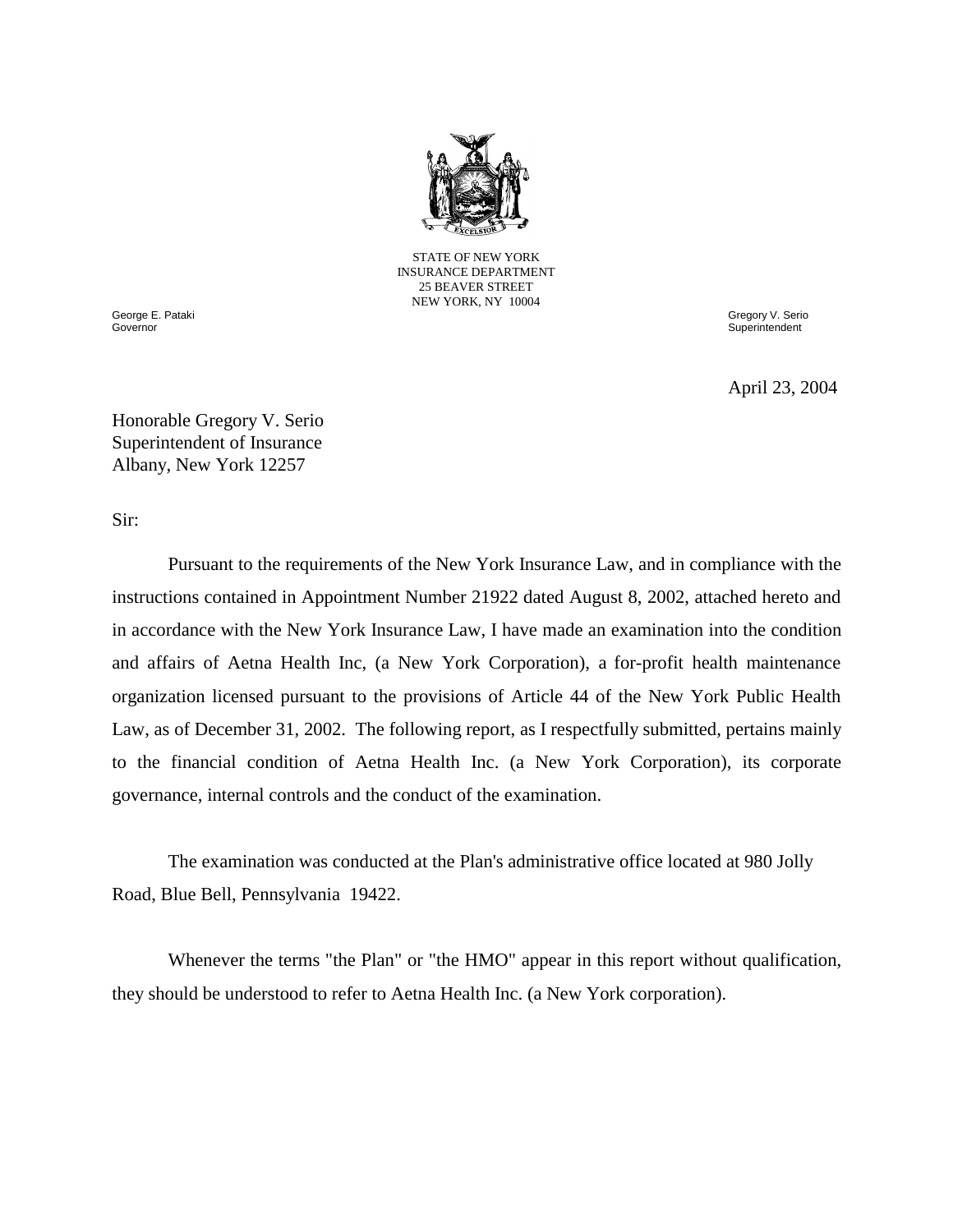#### **1. SCOPE OF EXAMINATION**

<span id="page-3-0"></span> The previous examination was conducted as of December 31, 1996. This examination covers the six-year period January 1, 1997 through December 31, 2002. Transactions occurring subsequent to this period were reviewed where deemed appropriate.

 The examination comprised a complete verification of assets and liabilities as of December 31, 2002 in accordance with Statutory Accounting Principles as adopted by the Department, a review of income and disbursements deemed necessary to accomplish such verification and utilized, to the extent considered appropriate, work performed by the Plan's independent certified public accountants. A review or audit was also made of the following items as called for in the Examiner's Handbook of the National Association of Insurance Commissioners:

> History of the Plan Management and control Corporate records Fidelity bond and other insurance Territory and plan of operation Officers' and employees' welfare and pension plans Growth of the Plan Loss experience Accounts and records Financial statements

 A review was also made to ascertain what action was taken by the Plan with regard to comments contained in the prior reports on examination.

 This report on examination is confined to financial statements and comments on those matters which involve departures from laws, regulation or rules, or which are deemed to require explanation or description.

 A concurrent examination of the Aetna Health Insurance Company of New York (AHIC) was performed. Some members of the HMO also have indemnity contracts with AHIC under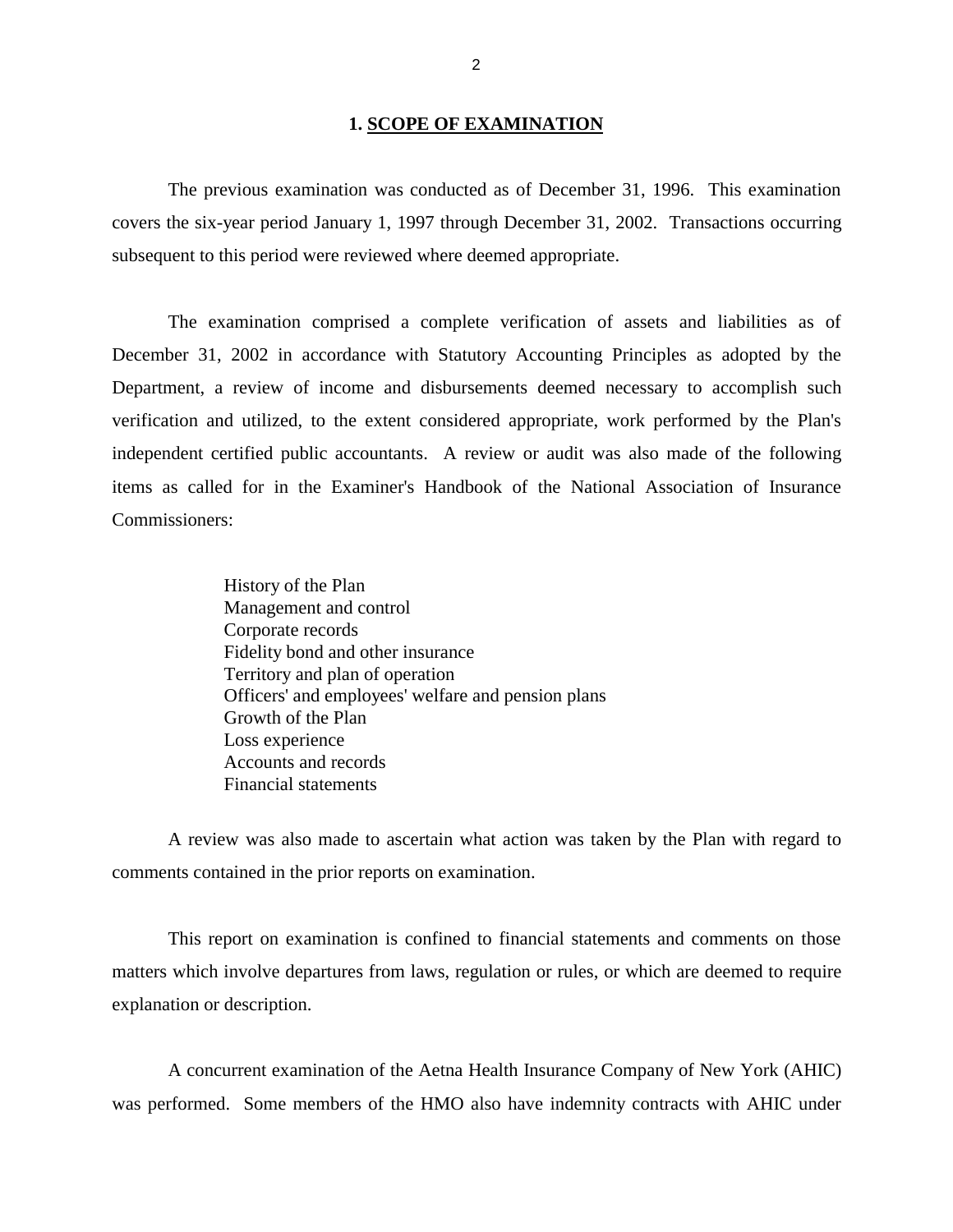<span id="page-4-0"></span> point of service products in which "out-of-network benefits" are offered. A separate report on examination is issued for AHIC.

## **2. DESCRIPTION OF PLAN**

 Aetna Health Inc. (a New York corporation) was incorporated in New York on June 24, 1985 to operate as a health maintenance organization (HMO) under the name US Healthcare, Inc. It was certified as an HMO by the State of New York Department of Health (DOH) on February 3, 1986 and began operations on May 1, 1986. The Plan is licensed as a for-profit, independent practice association (IPA) model HMO pursuant to the provisions of Article 44 of the New York State Public Health Law. When licensed, the Plan was a subsidiary of U.S. Healthcare, Inc. (US Healthcare) a Pennsylvania corporation.

 On July 19, 1996, US Healthcare merged with Aetna Life and Casualty Company pursuant to an Agreement and Plan of Merger dated March 30, 1996. Aetna Inc., a Connecticut corporation, was incorporated on March 25, 1996 for the purpose of effectuating the merger and became the sole owner of the two companies, effective July 19, 1996. After the merger, US Healthcare became a subsidiary of Aetna Inc. and its name was changed to Aetna U.S. Healthcare, Inc. Aetna U.S. Healthcare, Inc. the parent company of numerous HMOs operating in many states, was one of Aetna Inc.'s core businesses; the others were insurance and financial services, both domestic and international.

 On December 13, 2000, Aetna Inc. sold its financial services and international businesses to ING Groep N.V. and also spun off its health care business to shareholders. Concurrent with the spin-off, Aetna U.S. Healthcare, Inc. became the ultimate parent company and was renamed Aetna Inc. (the Parent).

 The Plan filed with the New York State Department of State to operate under the assumed name (d/b/a) of Aetna US Healthcare, effective January 1, 1997. The Plan notified the Department and DOH of its intention to operate under the assumed name of Aetna US Healthcare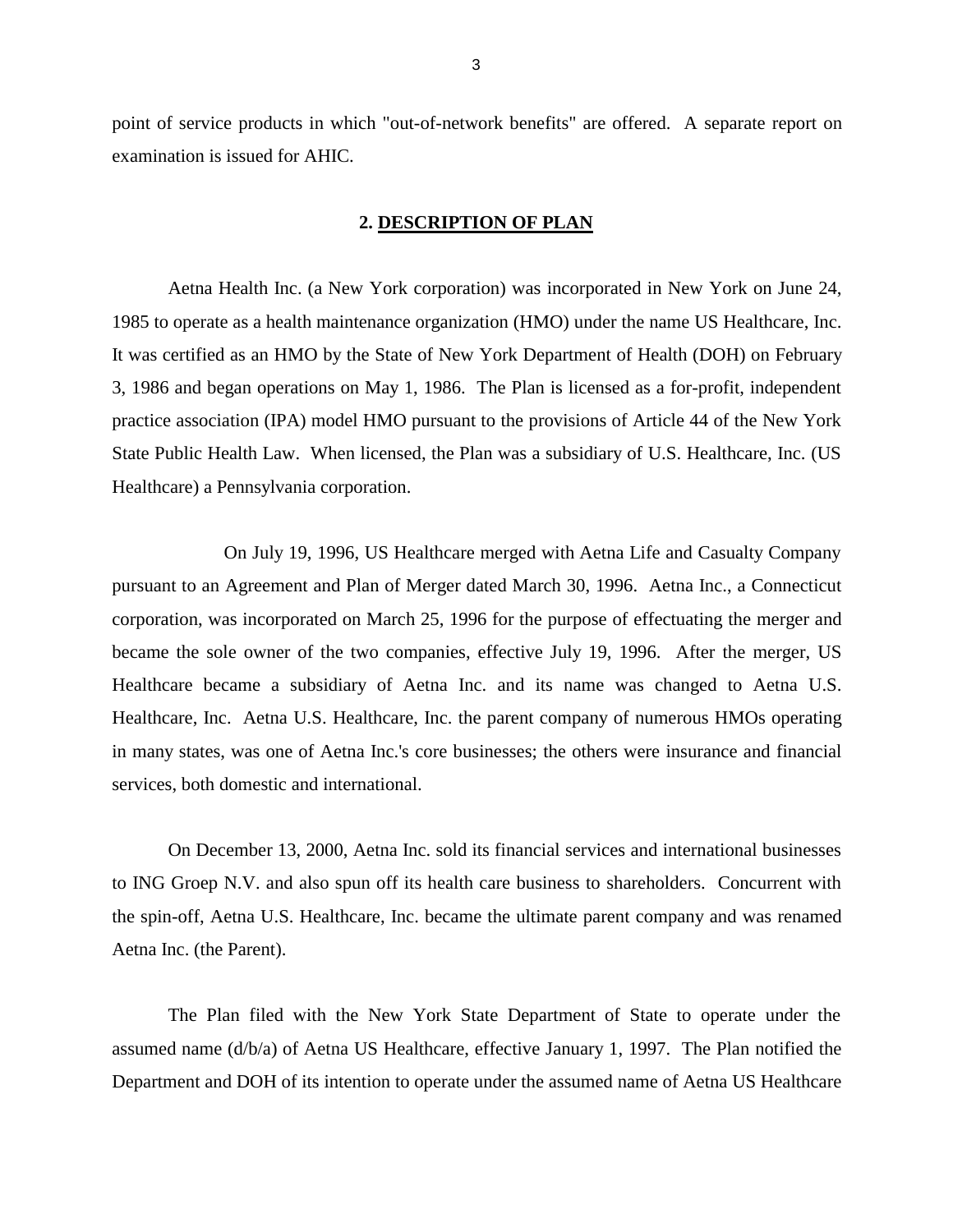<span id="page-5-0"></span> and marketed its products under such name. The Plan continued to operate under the US Healthcare name with regard to statutory filings with the Department until the 2001 name change to Aetna Health Inc. (a New York corporation).

 On December 28, 2001 NYLCare Health Plans of New York, Inc. (NYLCare), an HMO, merged with and into the Plan.

On December 31, 2001, Prudential Health Care Plan of New York, Inc. (PruCare), an HMO merged with and into the Plan.

 Concurrent with the merger with PruCare, the Plan's name was changed to Aetna Health Inc. (a New York corporation).

 The Plan issued 152 shares of common stock in exchange for all the common and preferred stock of NYLCare and it issued 200 shares of common stock in exchange for all the common stock of PruCare.

 Capital paid-in is \$69,956,555 consisting of 552 shares of \$.01 par value per share common stock and paid in surplus of \$69,956,549. As of the examination date, the parent is the sole owner of all issued stock. The Plan has an additional 9,448 shares of \$.01 par value per share common stock authorized which have not been issued.

#### A. Management

 Pursuant to the Plan's charter and by-laws, management of the Plan is vested in a board of directors consisting of three members, at least one-third of whom must be residents of New York State and are enrollees of the Plan. As of the examination date, the board of directors was comprised of three members.

The number of board meetings decreased from four times each calendar year to two times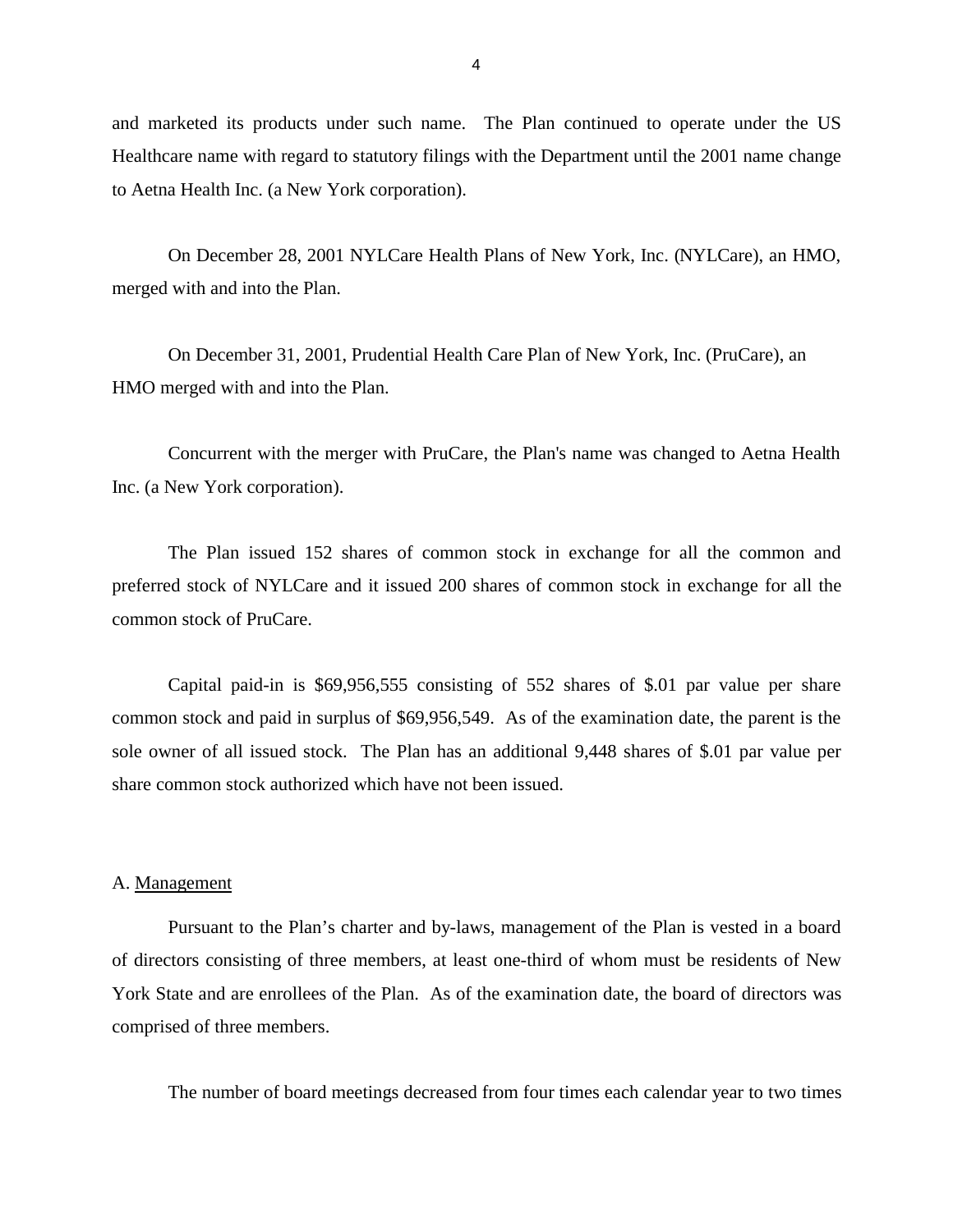each calendar year during the period under review. The following chart shows the total number of Board meetings held in each year:

| Year | Number of meetings |
|------|--------------------|
| 1997 |                    |
| 1998 |                    |
| 1999 |                    |
| 2000 | $\overline{2}$     |
| 2001 | 3                  |
| 2002 | $\overline{2}$     |
| 2003 | $\mathfrak{D}$     |

The Directors as of December 31, 2002 were as follows:

| Name and Residence                                    | <b>Principal Business Affiliation</b>                                                                                                                                                                                                                                           |
|-------------------------------------------------------|---------------------------------------------------------------------------------------------------------------------------------------------------------------------------------------------------------------------------------------------------------------------------------|
| Mary Claire Bonner<br>New York, NY                    | <b>Chief Executive Officer and President</b><br>Aetna Health Inc. (NY) and Aetna Health<br>Insurance Co of New York<br>President of Aetna Health Inc. (CT)<br>President of Aetna Health Inc. (MA)<br>President of Aetna Health Inc. (NH)<br>President of Aetna Health Inc. (ME) |
| Lydia Cavieux<br>Cortlandt Manor, New York            | Supervisor, Health Information Management<br><b>Horton Medical Center</b><br>Middletown, New York<br>Senior Lecturer, New York Medical College<br>Valhalla, New York<br><b>Adjunct Faculty, Fordham University</b><br>School of Social work,<br>Bronx, New York                 |
| Wayne Sedrick Rawlins, MD<br>Glastonbury, Connecticut | Northeast Region Medical Director                                                                                                                                                                                                                                               |

 It is noted that Dr. Gordon W. Grundy of New Britain, Connecticut replaced Dr. Rawlins as director on February 6, 2003.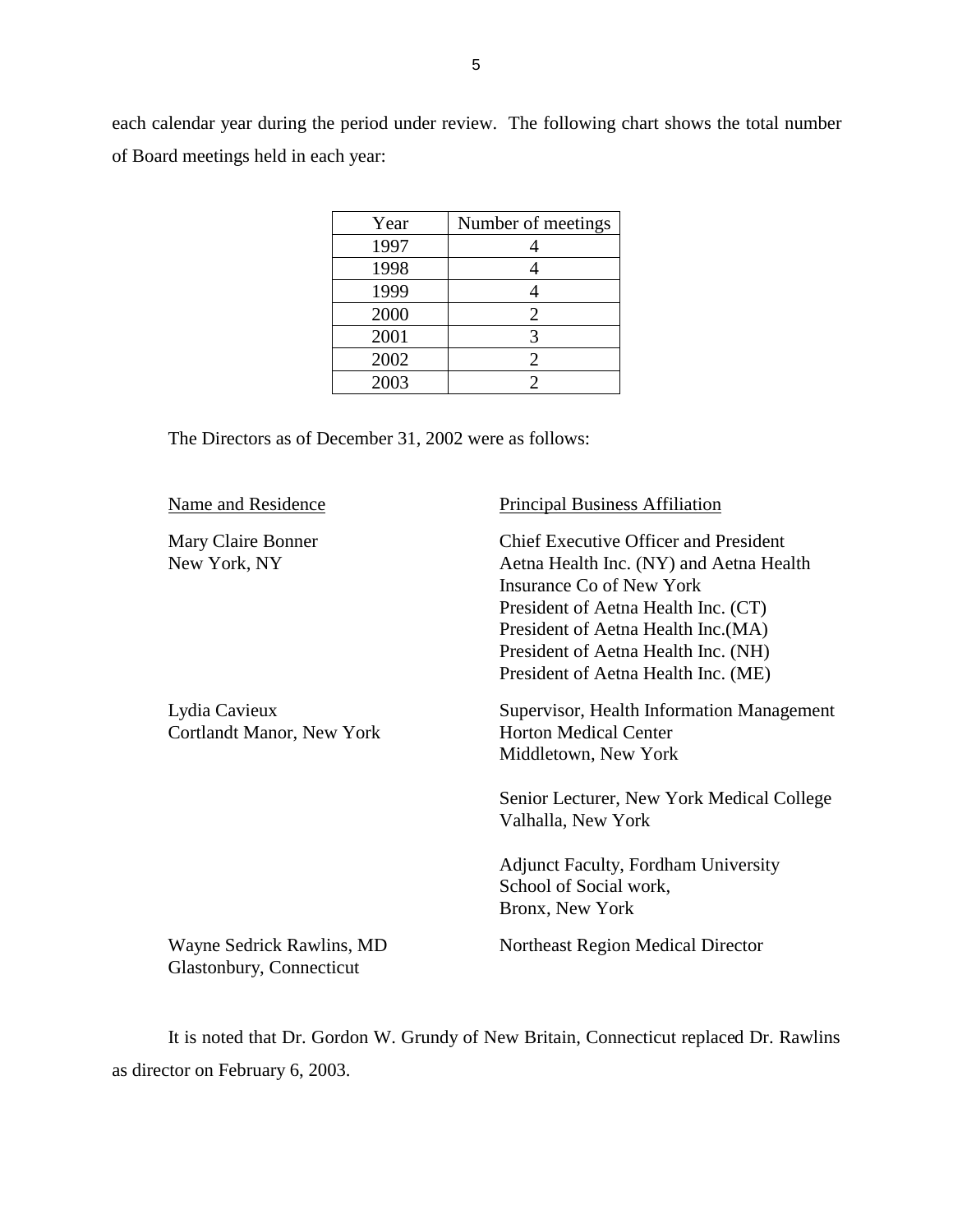A review of the minutes of the meetings of the Board of Directors indicated that the meetings were well attended.

At December 31, 2002, the principal officers of the Plan were as follows:

| Name                           | Title                       |
|--------------------------------|-----------------------------|
| Mary Claire Bonner             | President                   |
| Gregory Stephen Martino        | <b>Corporate Secretary</b>  |
| <b>Russell Page Smith</b>      | Treasurer                   |
| <b>Emanuel Francis Germano</b> | Principal Financial Officer |
| <b>Kevin James Casey</b>       | Senior Investment Officer   |

## B. Territory and plan of operation

 As of December 31, 2002, the Plan was licensed to operate as an HMO pursuant to Article 44 of the New York Public Health Law in the following nineteen 19 counties: Bronx, Broome, Cayuga, Dutchess, Kings, New York, Nassau, Onondaga, Orange, Oswego, Putnam, Queens, Richmond, Rockland, Suffolk, Sullivan, Tioga, Ulster, Westchester.

 Total enrollment peaked in 1999 and declined significantly in 2001 and in 2002. The following schedule shows the number of members enrolled at the end of each year, by line of business and premium earned, for the six-year examination period:

| Line of Business             | 1997        | 1998        | 1999        | 2000        | 2001        | 2002        |
|------------------------------|-------------|-------------|-------------|-------------|-------------|-------------|
| Group HMO                    | 407,325     | 413,365     | 462,729     | 488.299     | 439,411     | 308,336     |
| Group POS                    | 183,093     | 255,199     | 381,053     | 325,894     | 243.685     | 123.485     |
| POS $\&$<br>Individual       | 13,376      | 14,833      | 15,082      | 17,286      | 18,976      | 19,264      |
| <b>HMO</b>                   |             |             |             |             |             |             |
| <b>Healthy New York</b>      | $\theta$    | $\theta$    | $\Omega$    | $\Omega$    | $\Omega$    | 721         |
| Medicare                     | 29,680      | 39,898      | 77,555      | 65.243      | 32,430      | 20,512      |
| Medicaid                     | 26,074      | $\Omega$    | $\Omega$    | $\Omega$    | $\Omega$    | $^{()}$     |
| Total enrollment             | 659,548     | 723,295     | 936,419     | 896,722     | 734,502     | 472,318     |
| Premium Earned<br>(in 000's) | \$1,137,014 | \$1,281,771 | \$1,745,422 | \$2,199,725 | \$2,031,762 | \$1,627,251 |

The Plan's membership continued to decline throughout 2003. The total number of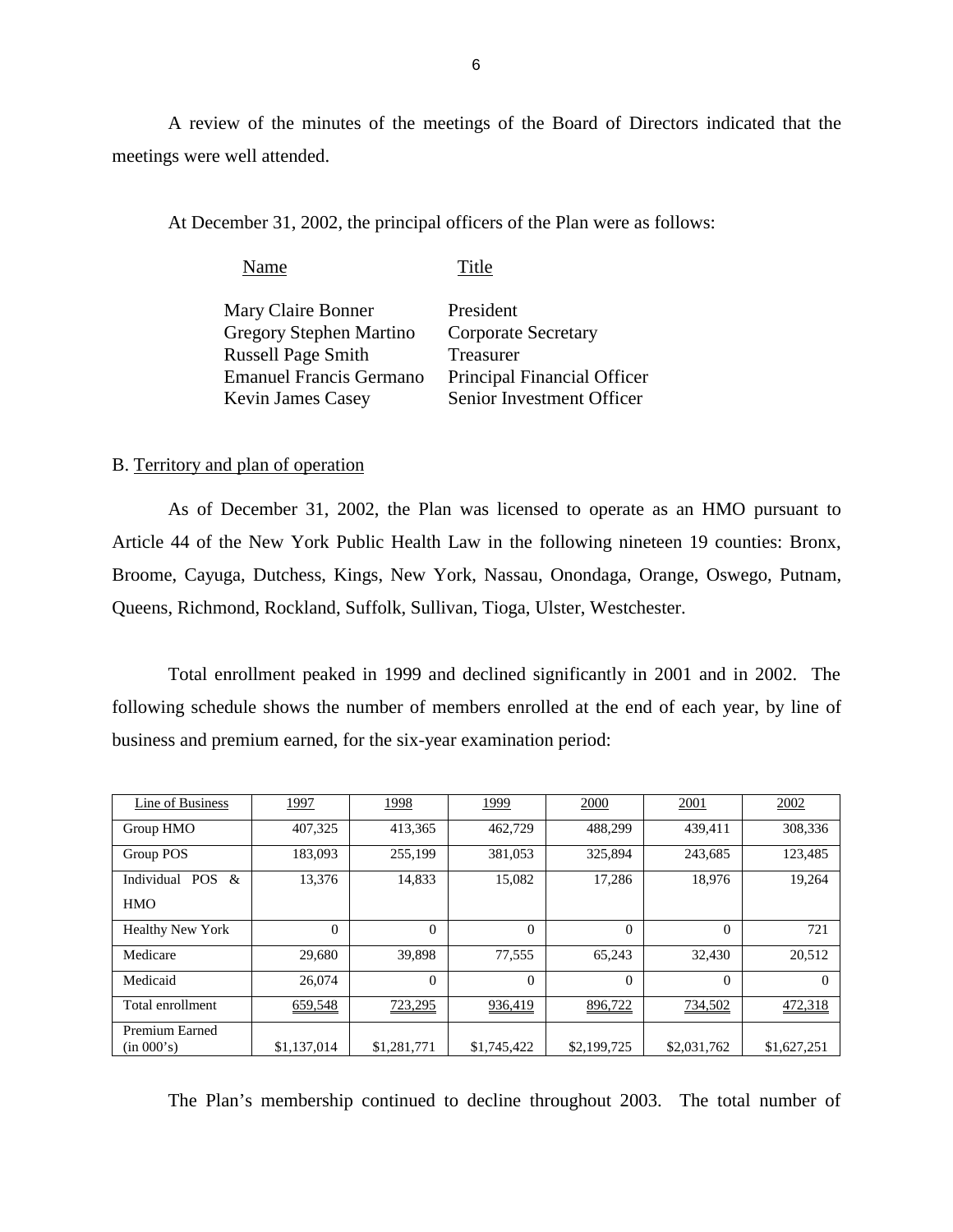<span id="page-8-0"></span> members reported at year-end 2003 was 365,599. This trend is attributed to Aetna Inc.'s corporate marketing policy.

 Amounts shown under "Prior Year End" in the 2001 filed annual statement Schedule 1- Enrollment Data (in NY Data Requirements) are different from amounts shown under "Current Year End" in the 2000 filed annual statement Schedule 1 - Enrollment Data due to the mergers with NYLCare and PruCare. Enrollment data for PruCare and NYLCare were included in 2001 prior year data for comparative purposes.

 The Plan non-renewed its Medicare Choice Plan in five counties (Dutchess, Orange, Putnam, Nassau and Suffolk) as of 2001. The Plan continues to write Medicare policies in seven counties; the five counties comprising New York City, Rockland and Westchester.

 Subsequent to the merger between Aetna Life and Casualty Company and U.S. Healthcare Inc., an affiliate of the Plan, Aetna Health Plans of New York Inc. (AHP) was dissolved. All AHP enrollees received notice of AHP's plan to withdraw and were offered coverage by the Plan. All enrollees wishing to do so were subsumed into the Plan by 1998.

### C. Holding company system

(i) Holding company structure

 At December 31, 2002, the HMO was a subsidiary of Aetna Inc., "the Parent" a Pennsylvania corporation.

 As of September 30, 2003, the HMO became a subsidiary of Aetna Health Holdings, LLC, (AHHLLC) a direct subsidiary of the Parent, via a contribution of all of the Plan's outstanding capital stock to AHHLLC. The transaction was approved by DOH. AHHLLC was formed on October 25, 2002.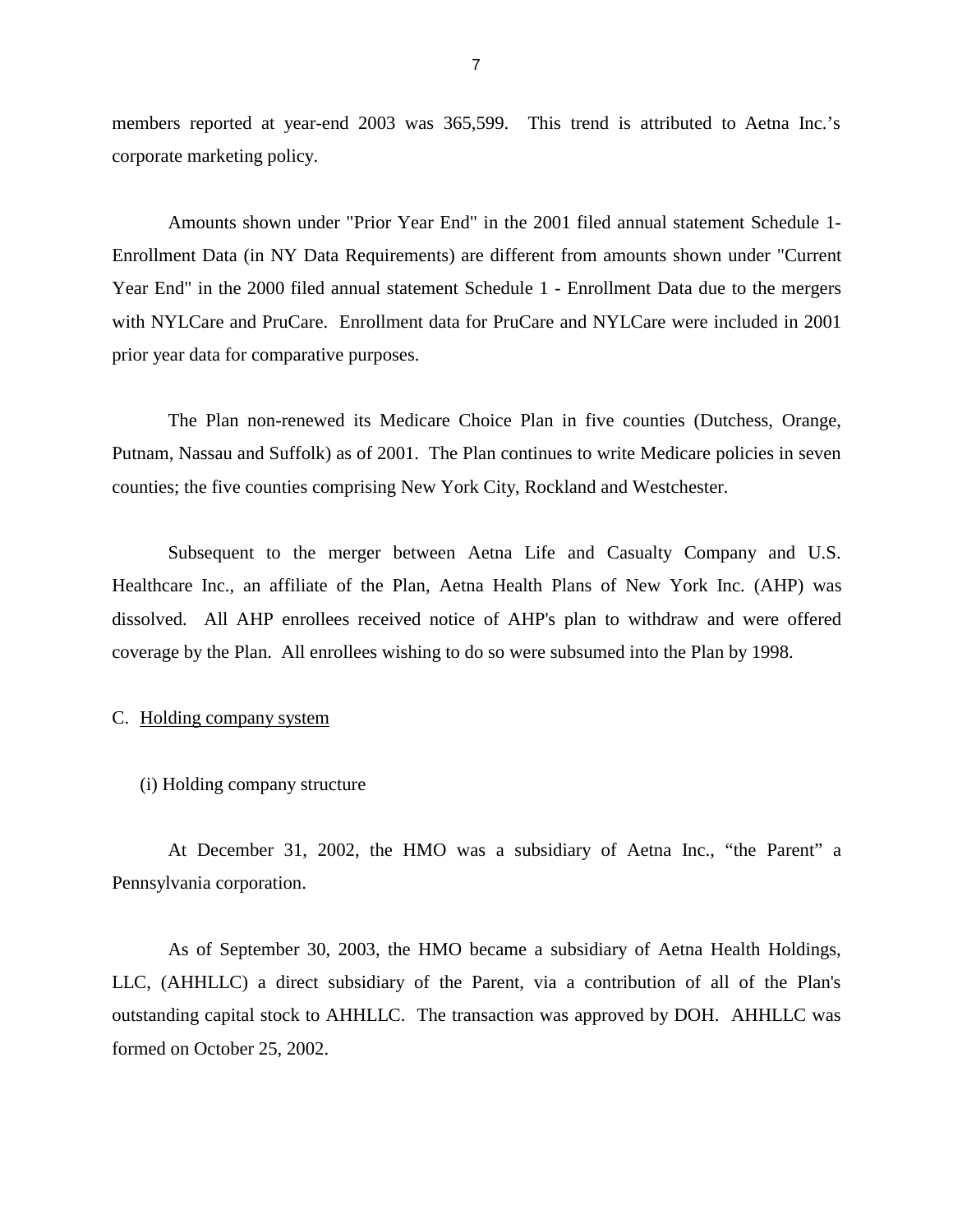<span id="page-9-0"></span> As a member of the Aetna holding company system, the Plan has twenty-four HMO affiliates which operate in thirty-four states as well as health insurer and non-insurance affiliates.

 A condensed organization chart reflects the relationship between the Plan and significant entities in the holding company system as of December 31, 2002 follows:



(ii) Service agreements

 At December 31, 2002, the Plan was a party to seven service agreements; six with the Parent and one with AHIC. Four of the seven agreements date back to the initial licensing of the HMO as US Healthcare, in 1986.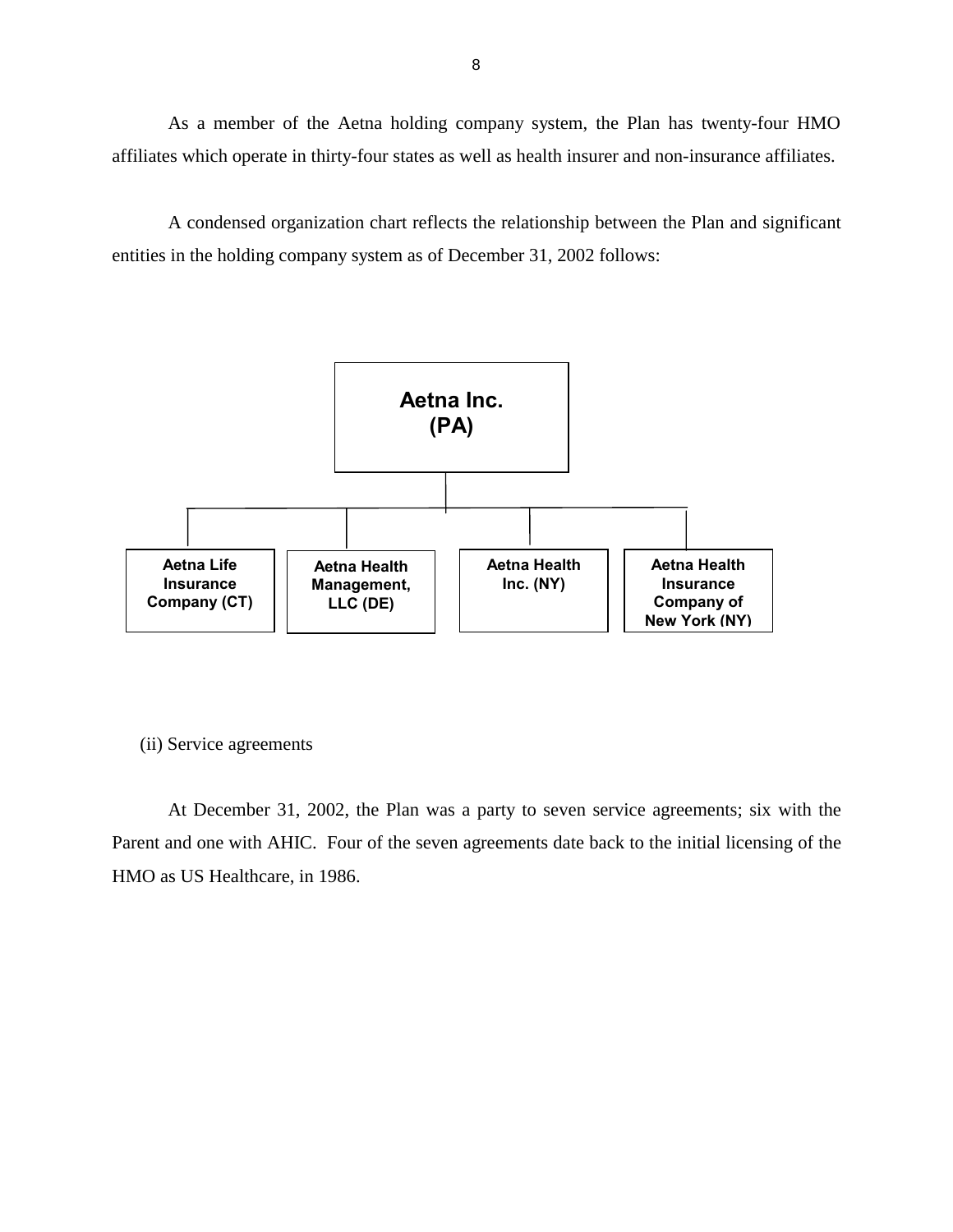The following is a list of the seven agreements, the effective date of the agreement and the contracting party:

| No.            | Name of Agreement                 | Contracting party* | Effective date |
|----------------|-----------------------------------|--------------------|----------------|
|                |                                   |                    |                |
|                | Line of credit                    | Aetna Inc.         | 1/6/1986       |
| 2              | Subordination agreement           | Aetna Inc.         | 1/6/1986       |
| 3              | Guarantor agreement               | Aetna Inc.         | 1/6/1986       |
| $\overline{4}$ | Administrative services agreement | Aetna Inc.         | 1/6/1986       |
| 5              | Cash management agreement         | Aetna Inc.         | 3/1/1993       |
| 6              | Tax sharing agreement             | Aetna Inc.         | 12/14/2000     |
|                | Intercompany transfer agreement   | <b>AHIC</b>        | 1/1/2000       |

\* Current Name

Additionally the Plan receives pharmacy benefit management services from its affiliate, Aetna Health Management, LLC (AHM.) This is discussed below under item 8. Pharmacy Benefits Management.

Following is a description of each of the agreements.

## 1. Line of credit

 The Parent provided a \$5,000,000 line of credit to the Plan to finance operating costs and cash needs.

## 2. Subordination agreement

 Prior to licensing by the State of New York, the Plan entered into a subordination agreement, which provided for the line of credit, which is discussed above. The agreement provided that amounts extended to the Plan would be subordinated to all other future creditors of the Plan.

### 3. Guarantor agreement

The Parent provides benefits to subscribers and dependents in the event of the Plan's insolvency.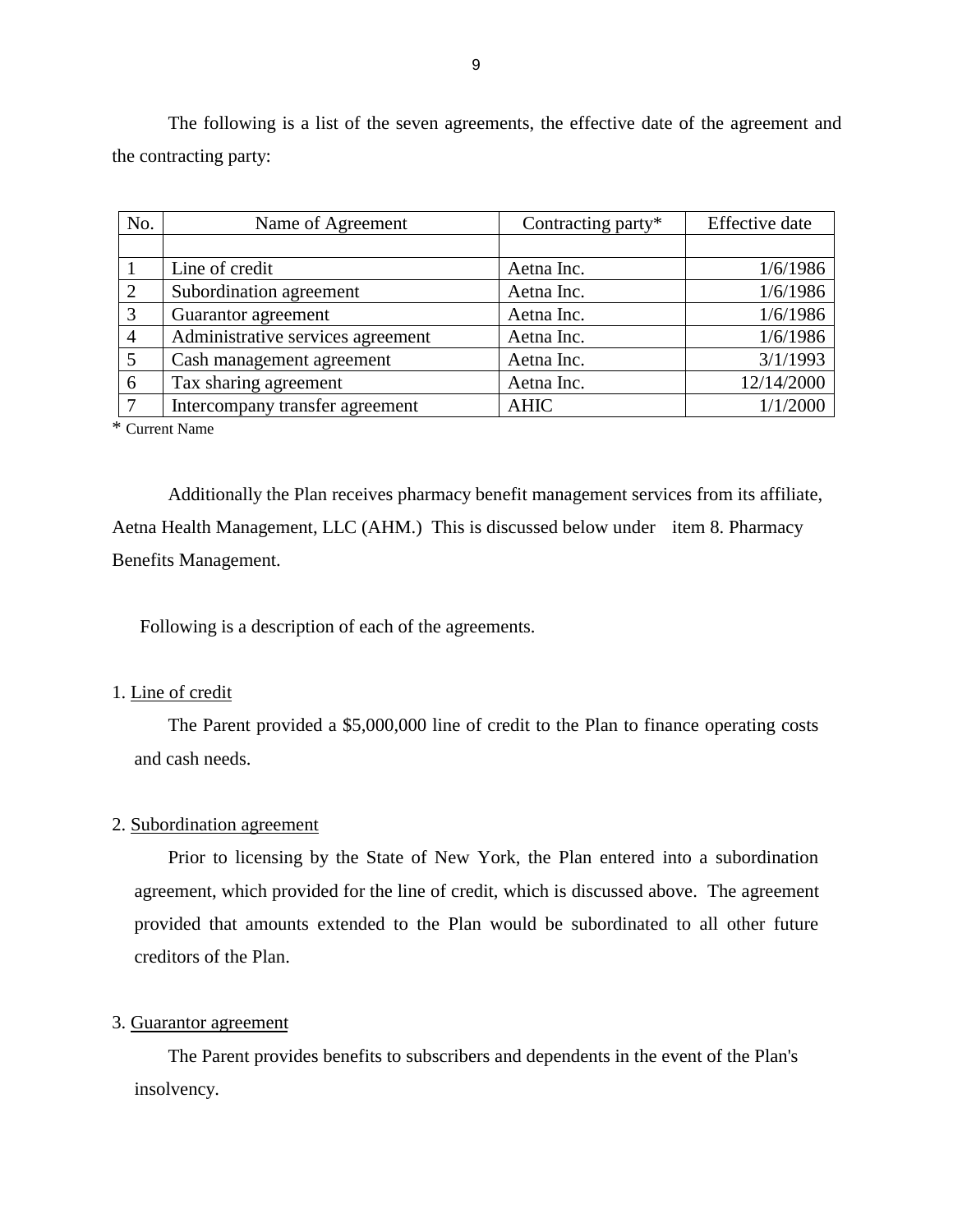## 4. Administrative Services Agreement

 Effective January 6, 1986, the Plan entered into an agreement with the Parent that calls for the Parent to provide the necessary administrative and personnel services in order for the Plan to operate as an HMO. These services include: management of personnel, assuring compliance with government regulations, maintenance of licenses and permits, maintaining confidentiality of records, making recommendations regarding the scope of member services, preparing an annual operating budget, maintenance of proper accounting records, provision of adequate management information systems, recommending premium rates, providing legal services, contract negotiation, recommending marketing practices, purchasing equipment and operating supplies, preparation of such reports as may be required by regulatory agencies and other ancillary services.

 The agreement called for a service fee of 5% of premiums to be paid on a monthly basis to the Parent (then US Healthcare) as compensation for these services.

 The Administrative Services Agreement was approved by the Department and by the Department of Health pursuant to Part 98-1.11(h) of the Administrative Rules and Regulations of the NYS Department of Health Department (10 NYCRR Part 98.11(h)). In accordance with this approval, the administrative services agreement is considered a "management contract" and is therefore subject to the 10 NYCRR Part 98-1.11(h) requirements of a management contract.

Part 98-1.11(h) states:

 "The term of the management contract shall be limited to five years and may be renewed only when authorized by the commissioner, provided compliance with this section and the following provisions:

- (1) that the goals and objectives of the contract have been met within specified time frames
- (2) that the quality of care provided by the facility during the term of the contract has been maintained or has improved and that any report requirements contained in the management contract have been met."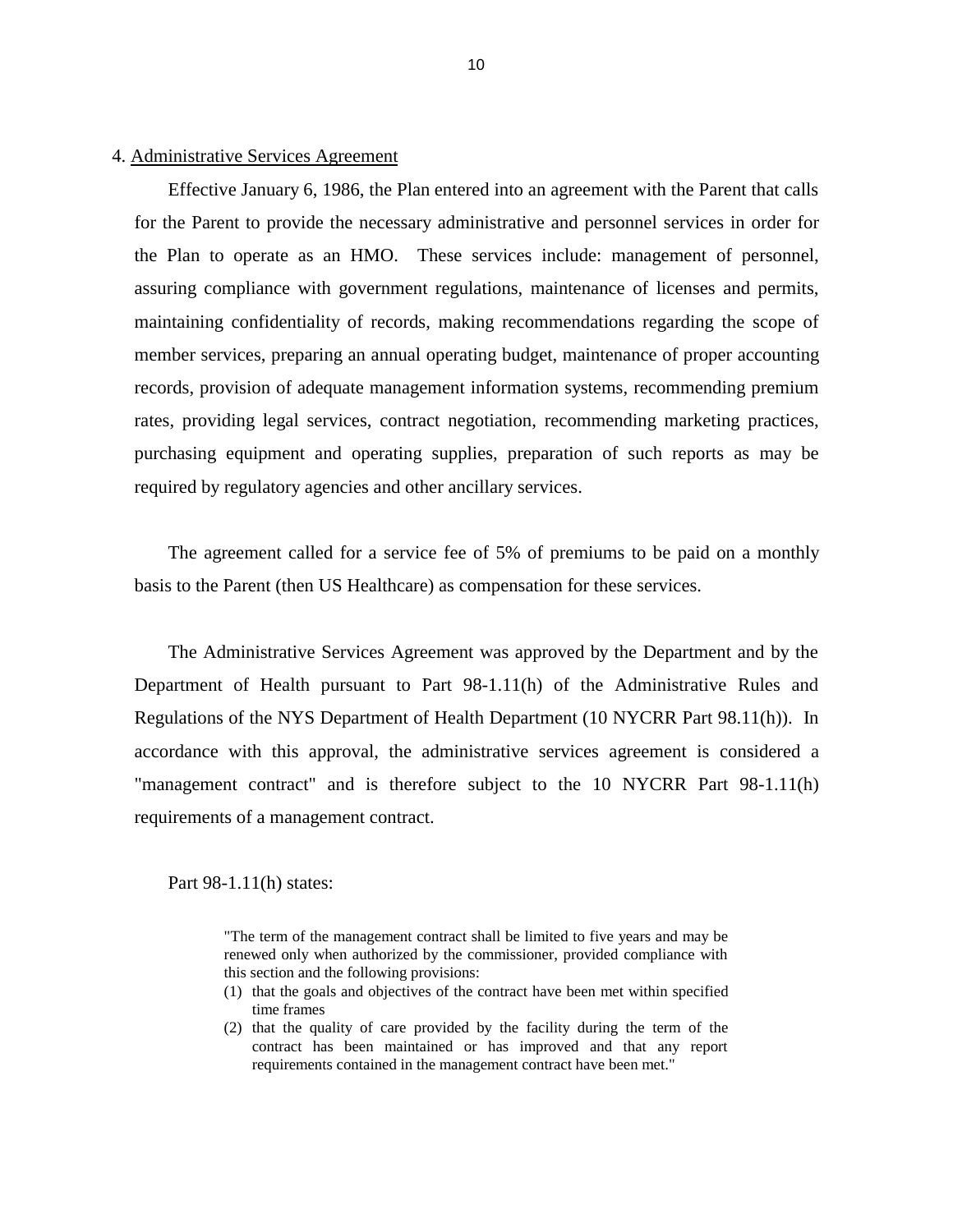The Plan did not submit the contract for renewal at the end of the initial five year term as required by Part 98.11(h).

 It is recommended that the Plan comply with 10 NYCRR Part 98.11 by maintaining a current administrative services agreement and by submitting that agreement to the Commissioner of Health for authorization to renew.

 A review of the services received by the HMO and the associated fees paid, revealed that the agreement did not address the actual current systematic transactions occurring between the Plan and its parent. Almost all administrative services are provided to the Plan by the Parent.

#### 10 NYCRR Part 98-1.10 states:

 "(a) Transactions within a holding company system to which a controlled HMO is a party shall be subject to the following guidelines:

- (1) the terms of the financial transaction shall be fair and equitable to the HMO at the time of the transaction.
- (2) charges or fees for services performed shall be reasonable; and
- (3) expenses incurred and payments received shall be allocated to the HMO on an equitable basis in conformity with customary accounting practices consistently applied.

 (b) The books, accounts and records of each party to all such transactions shall be so maintained as to clearly and accurately disclose the nature and details of the transactions, including such accounting information as is necessary to support the reasonableness of the charges or fees to the respective parties.

 c) The commissioner's and the superintendent's prior approval shall be required for the following transactions between a controlled insurer and any person in its holding company system: sales, purchases, exchanges, investments or rendering services on a regular basis the aggregate of which involves 10 percent or more of the HMO's admitted assets at last year-end."

 For the year 2002, the Plan paid the Parent \$80,841,491 which represented 5% of premium as the management fee called for under the agreement.

 Additional administrative expenses, in the amount of \$34,338,501, were allocated to the Plan by the Parent. The service agreement did not encompass these additional expenses.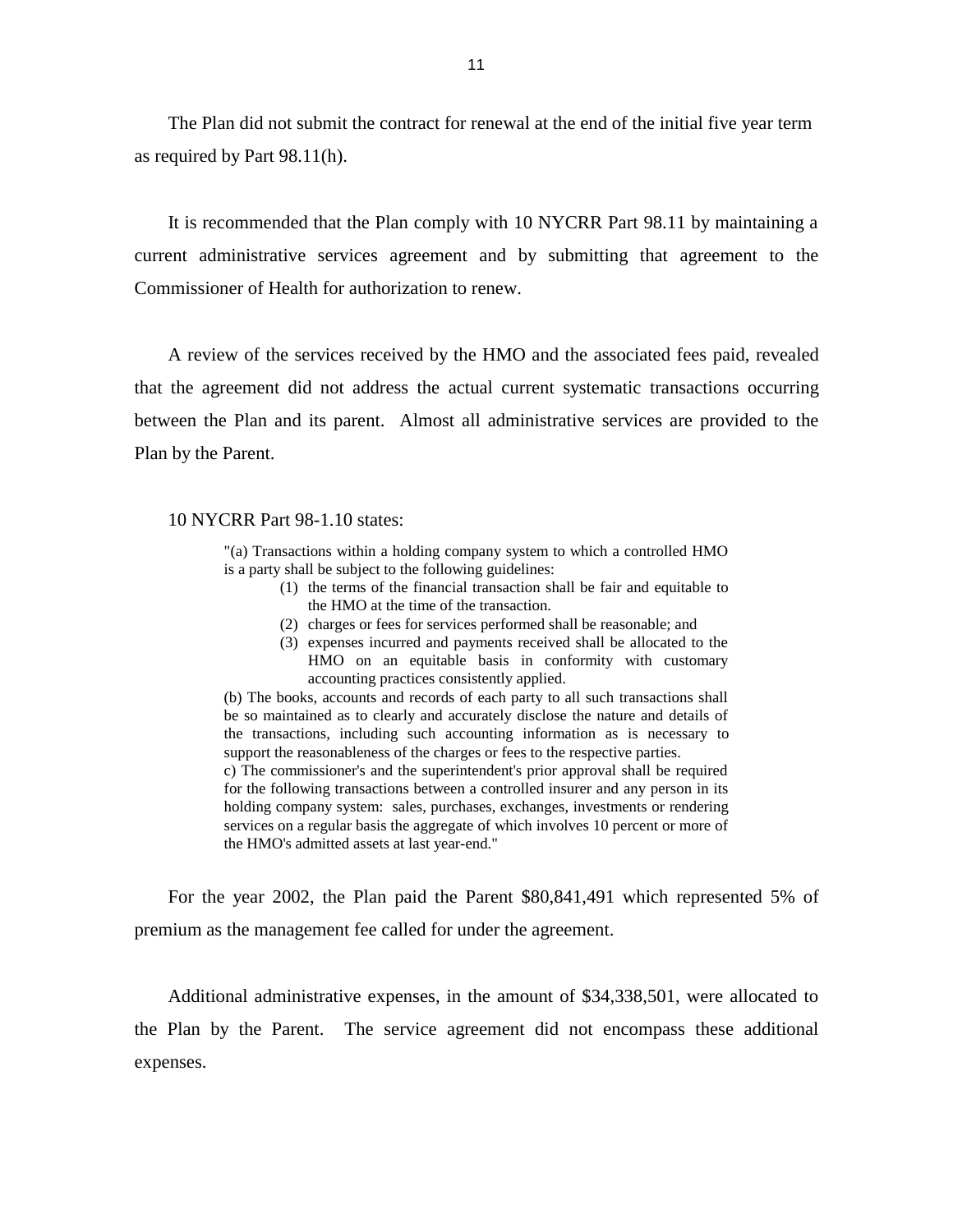It is recommended that the Plan develop an administrative services agreement that meets the requirements of 10 NYCRR Part 98-1.10.

 It is further recommended that the Plan develop an agreement that encompasses all costs allocated to the HMO by the provider of services.

 Employees of the Aetna Life Insurance Company (ALIC), an affiliate of the Plan, perform the administrative services called for under the agreement. Payroll expenses were disbursed by ALIC. The Plan stated that ALIC's role as issuer of the checks is solely as the "paymaster" and that the ALIC payroll bank account is funded by Aetna Inc. for all HMO salary expenses. The Plan further stated that the payroll transactions are recorded on the books of Aetna Inc. No service agreement exists between ALIC and the Plan and no agreement exists detailing the role of ALIC with regard to payment of the salaries.

 It is recommended that the Plan establish an agreement with ALIC detailing ALIC's role in the providing of services and paying of employees.

It is further recommended that any of the Plan's holding company transactions be clear and concise with regard to which affiliated entity performs the payment and record keeping functions involving intercompany transactions.

 It is noted that the Plan submitted a new administrative services agreement to the Department in January of 2004. This agreement addresses the aggregation of all HMO costs under one affiliate, AHM. The agreement is under review as of this writing.

#### 5. Cash Management Agreement

 The Plan and certain affiliates participate in a centralized cash processing and cash management system administered by the Parent. The Parent performs cash management functions including cash collections, cash disbursements and investment management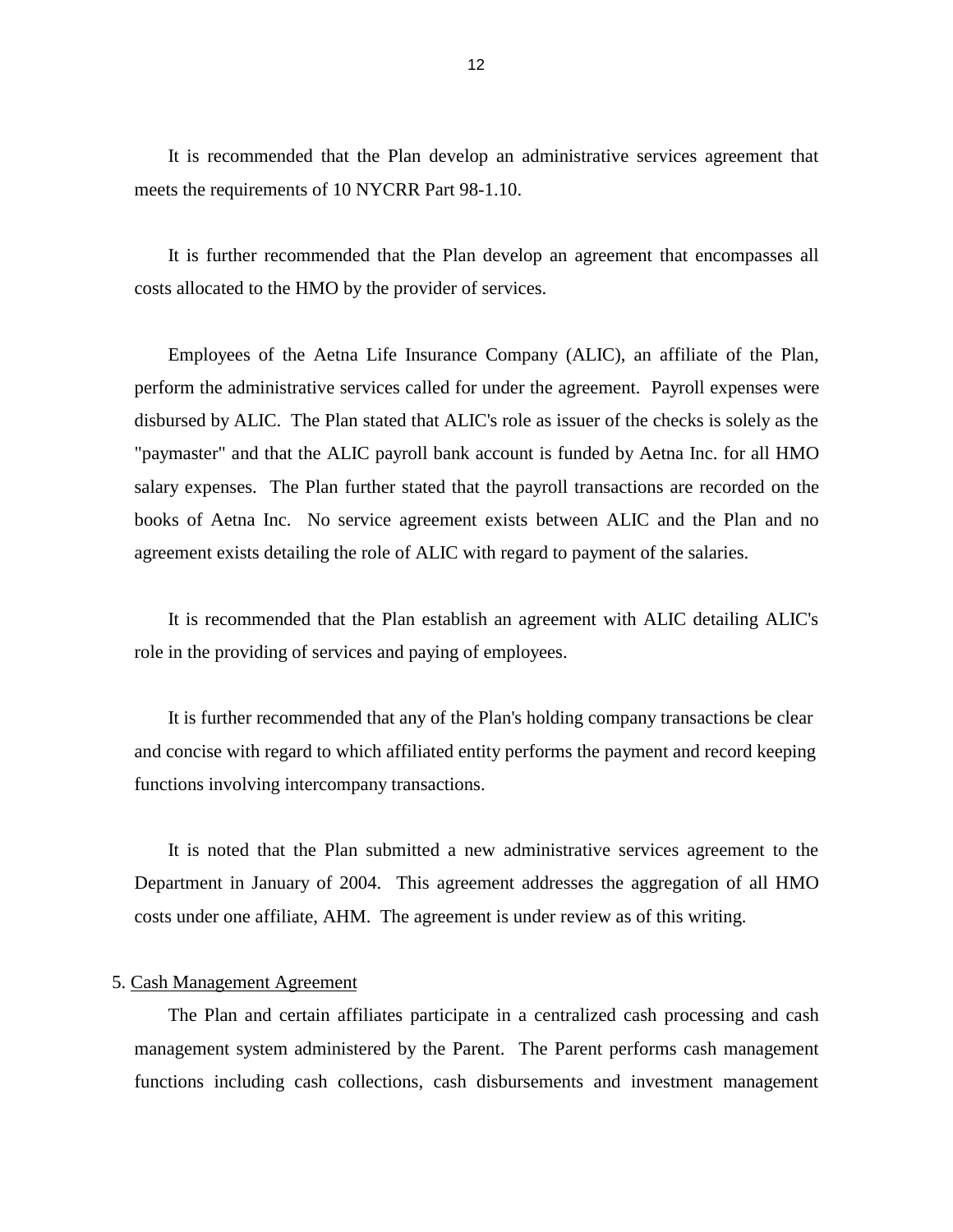services. Cash balances, for premiums collected, claims disbursed and other cash collections or disbursements, are netted and settled with each participating entity on a monthly basis.

 These services have been performed by the Parent since 1993. The Plan submitted an agreement covering these services to the Department in 1992, which was never approved. Subsequently a new agreement was submitted to the Department. This Cash Management Agreement (CMA) was approved on December 4, 2003.

 It is recommended that the Plan obtain approval for its cash management agreements prior to implementation.

The recently approved CMA states:

"3. Conditions of Participation. All depository, disbursement, investment and other accounts holding assets of HMO shall be in the name of HMO holding 4. Settlement of accounts. Intercompany balances resulting from the operation of the systems shall be settled as to HMO within 30 days after the end of each valid certificate of authority issued by applicable state regulatory authorities. month"

 It is noted that the Plan's collected premium assets were not held by the Plan until the date that the monthly intercompany settlement occurred. Rather the premiums were held by the Parent and recorded by the Plan as an intercompany receivable until settlement. Intercompany settlements occurred on a monthly basis, generally within one month of the previous month's end. The Plan does not maintain a cash operating account since all premiums are collected and claims paid on its behalf by the parent.

 It is recommended that the Plan adhere to the terms of the CMA by maintaining its assets in an account under its own name.

 The Plan settles intercompany accounts monthly, but was unable to provide documentation to support the premium collected. The premium collected figure is derived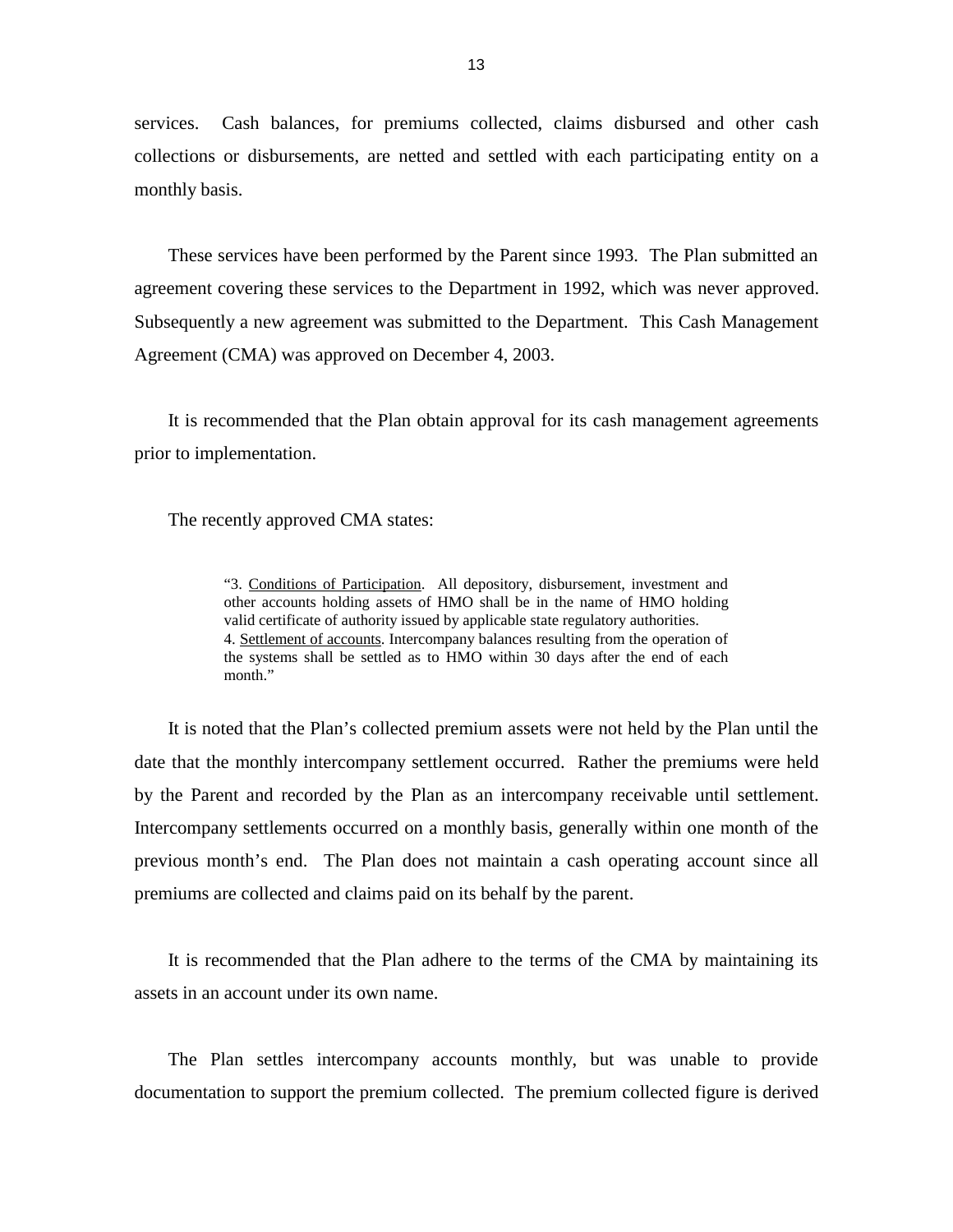from the amount billed, write-offs and other adjustments. The Plan stated that all premiums were reconciled to the group's total billed premium rather than to the Plan's billed premium. Many of the Plan's groups are multi-state groups and the premium is split between the Plan and the affiliated HMOs. The collections of year-end premium receivable were traced to the groups by the examiners.

 It is recommended that the Plan develop a system to directly tie into the premium collected and provide a clear auditable trail for premium collected.

 Part 98-1.11(a) of the Administrative Rules and Regulations of the New York State Health Department states:

> "The HMO function shall be clearly distinguished from any other functions through the maintenance of separate records, reports and accounts for the HMO function. Each line of business of an HMO shall be distinguished from any other line of business of that HMO. The records, reports and accounts of each HMO shall be maintained separately from those of other persons or HMO's in the holding company system. All records pertaining to the article 44 certified HMO shall be maintained in New York State."

 The examiner concluded that based on the frequency, regularity and nature of the above described transactions, combined with the lack of adequate identification of cash collected by the Parent and lack of physical control of assets, that the Parent ran the operations of the HMO as if it were a division of the Parent corporation and failed to adequately maintain the Plan's distinct operating identity as required by Part 98-1.11(a) of the Administrative Rules and Regulations of the New York State Department of Health.

 It is recommended that the HMO provide for improved identification and physical control of its assets so as to better maintain separate records from those of the Parent, in order to be in full compliance with Part 98-1.11(a) of the Administrative Rules and Regulations of the New York State Department of Health.

 It is noted that the administrative services agreement which was recently submitted to the Department addresses the comments and recommendations mentioned above.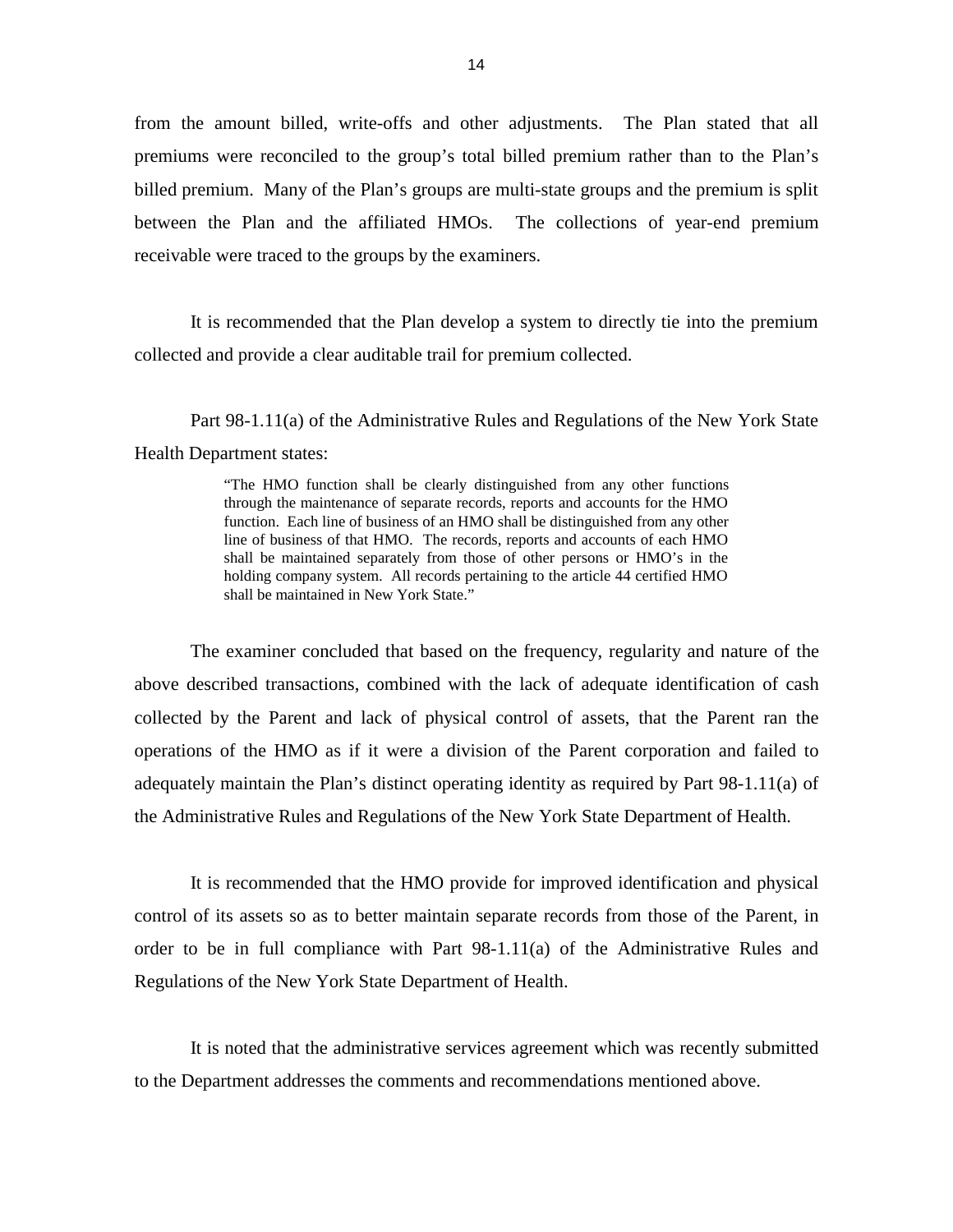It is noted that the CMA was not filed with the Department of Health. It is recommended that the Plan file its CMA with DOH in accordance with 10 NYCRR Part 98. The Plan states that the CMA will not be filed with the DOH in anticipation of approval of the recently submitted administrative services agreement. It is noted that the Plan recently submitted, for review, a new administrative services agreement which includes cash management services to be provided by AHM. The Plan has begun the process of changing the ownership of some of its shared accounts from Aetna Inc. to AHM.

 It is recommended that the Plan refrain from changing the provider of cash management services until after the Plan formally notifies the Department of such change.

#### 6. Intercompany Transfer Agreement

 The Plan entered into an Intercompany Transfer Agreement, effective January 1, 2000 with its affiliate AHIC. The agreement provides for POS premiums to be allocated equitably between the Plan and its affiliate, AHIC, in order to achieve identical cost ratios for each entity. The basis of the allocation is the combined medical cost ratio for in- network and out-of-network POS products. Settlements occur quarterly, based on the medical cost ratio reported in the Plan's and in AHIC's financial statements. AHIC's business is comprised solely of out-of-network business from the Plan's POS business. Comments regarding the accounting for premiums addressed by this agreement appear in the AHIC report on examination.

#### 7. Tax sharing agreement

The Plan, as well as several of its affiliates, filed a consolidated Federal Income Tax return with the Parent, Aetna Inc.

The Plan's tax sharing agreement with the Parent was approved by the Department effective January 1, 2000. A new agreement was submitted to the Department and approved June 12, 2003. This agreement was not filed with DOH.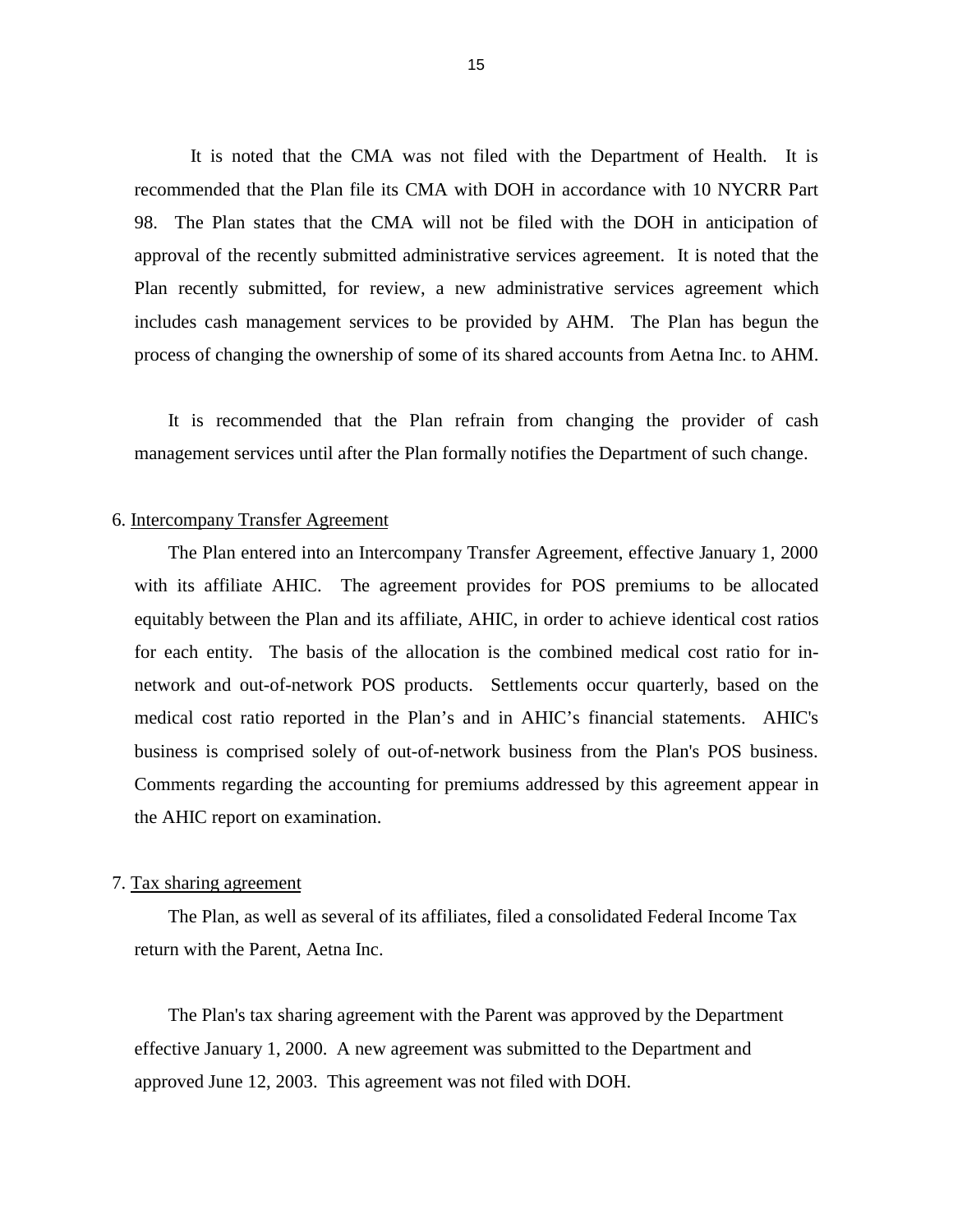It is recommended that the Plan file its tax sharing agreement with DOH in accordance with 10 NYCRR Part 98.

### 8. Pharmacy Benefits Management

 Pharmacy benefits management services (PBM) are provided to the Plan by its affiliate, Aetna Health Management, LLC (AHM). AHM negotiates rebates with pharmaceutical companies on behalf of the Plan and participating affiliates. Currently no written agreement exists between AHM and the Plan. It is also noted that no fee for these services was paid to AHM.

It is recommended that the Plan document:

- 1. The PBM services provided to the Plan by AHM
- 2. The supporting detail regarding the allocation and settlement of pharmaceutical rebates with AHM
- 3. The fee paid for these services to AHM

 It is noted that the Plan's recently submitted new Administrative Services Agreement includes PBM services. However, as stated above, this agreement has not yet been approved.

## (iii) Dividends

The Plan paid \$150,000,000 in dividends to the Parent during the examination period. An additional \$195,000,000 was paid to the Parent in 2003. The following chart shows the dividends paid during the examination period and in 2003.

| Year | Dividend payment amount |
|------|-------------------------|
| 1997 | \$27,800,000            |
| 1998 | 47,200,000              |
| 1999 | 40,000,000              |
| 2000 |                         |
| 2001 |                         |
| 2002 | 35,000,000              |
| 2003 | 195,000,000             |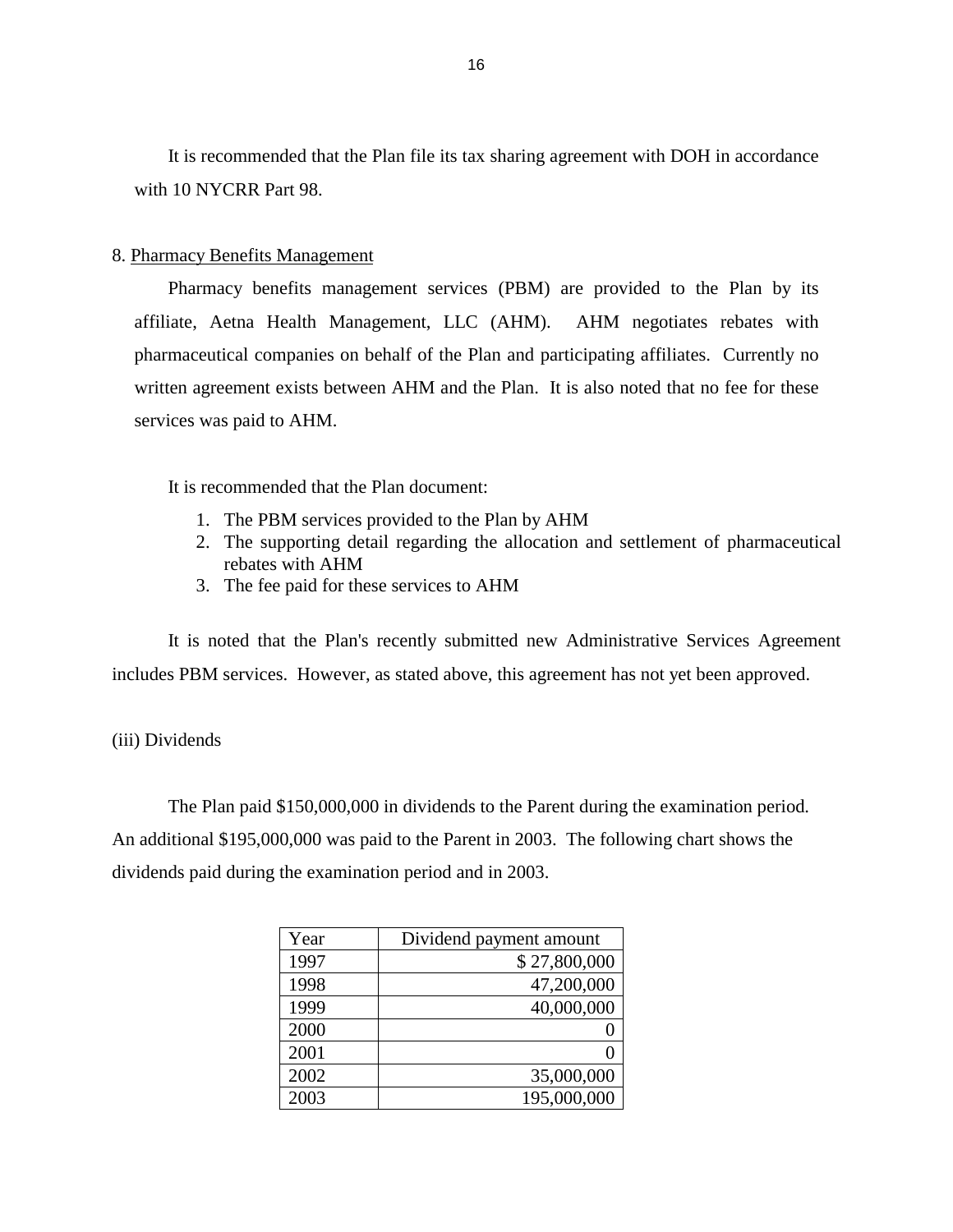<span id="page-18-0"></span>The Plan was unable to demonstrate that the dividends paid in 1997, 1998 and 1999 were approved by its Board of Directors. All dividend payments were approved by the Department.

It is recommended that the Plan generate and retain Board of Directors' approvals of all dividend payments.

## D. Reinsurance

 The Plan reported that it ceded reinsurance in 2001 to its affiliate ALIC on Prucare business. The treaty became null and void at the time of the Plan's merger with Prucare.

The Plan reported no reinsurance ceded or assumed in 2002.

## E. Accounts and records

(i) Custodian agreement and bank statements

 The Plan is a party to a custodian agreement between Aetna Life Insurance Company (ALIC) and its bank. The agreement contains a listing of all participating affiliated entities. It was noted that the Plan's name on the custodian agreement was shown as US Healthcare.

 It is recommended that the custodian agreement be revised to reflect the Plan's current legal name.

 A review of the custodian agreement revealed that the following protective covenants and provisions were not included as part of the agreement:

> - "The bank shall have in force, for its own protection, Bankers Blanket Bond Insurance of the broadest form available for commercial banks and will continue to maintain such insurance. The bank will give the insurer or HMO 60 days written notice of any material change in the form or amount of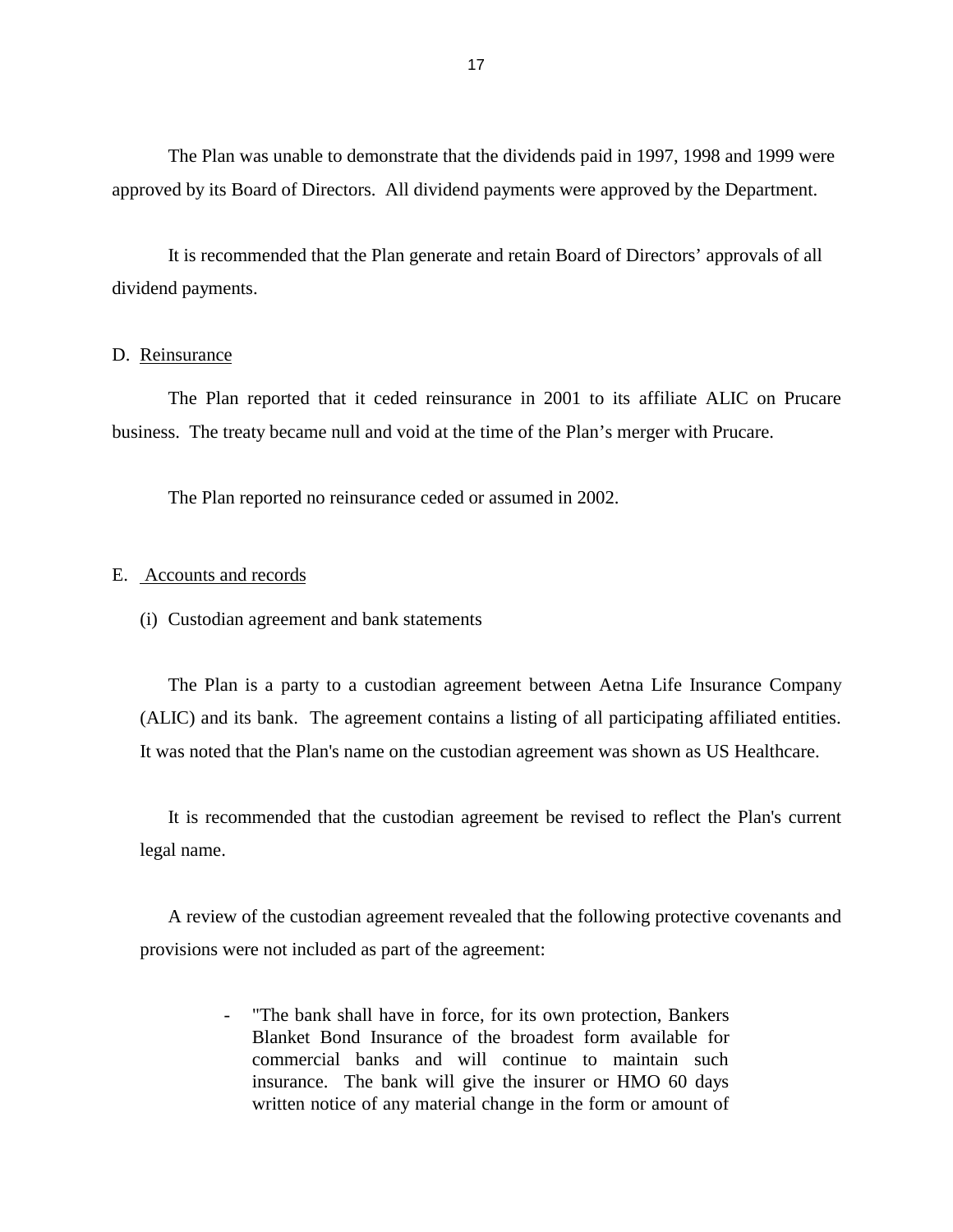such insurance of termination of this coverage.

 - The agreement should have a provision that would give the insurer or HMO the opportunity to secure the most recent report on the review of the custodian's system of internal control pertaining to custodian record keeping, issued by internal or independent auditors."

 It is recommended that the Plan assure that the custodian agreement complies with the suggested protective covenants and provisions. It is noted that the custodian bank maintained the recommended Bankers Bond Insurance however, the custodian agreement did not contain the required 60 day notice of change or termination in coverage. Additionally, it is noted that the Plan amended the agreement March 31, 2004 and the current agreement now contains a provision that provides the Plan with the opportunity to secure the most recent report on the review of the custodian's system of internal control issued by internal or independent auditors.

## (ii) Individual claims

 The Plan reported \$35,986,923 as individual paid claims in its 2002 Exhibit of Revenue and Expenses by Line of Business in the filed Data Requirements supplement to the Annual **Statement** 

 A review of underlying data for years 2000 and 2001 revealed that significant items, not specifically attributable to the individual line of business, were included in the individual paid claims. Furthermore, certain non-lag items, not specifically attributable to the individual line of business, were included in the individual paid claims. Settlements or lump sum HCRA payments, totaling \$976,396 in 2000 and \$1,232,038 in 2001, were erroneously included in individual paid claims.

 A review of the 2002 individual paid claims population was subsequently performed. This revealed that the individual paid claims figure was overstated by \$1,480,583, or 4.1%.

The erroneous inclusion of these items with individual paid claims distorts the reported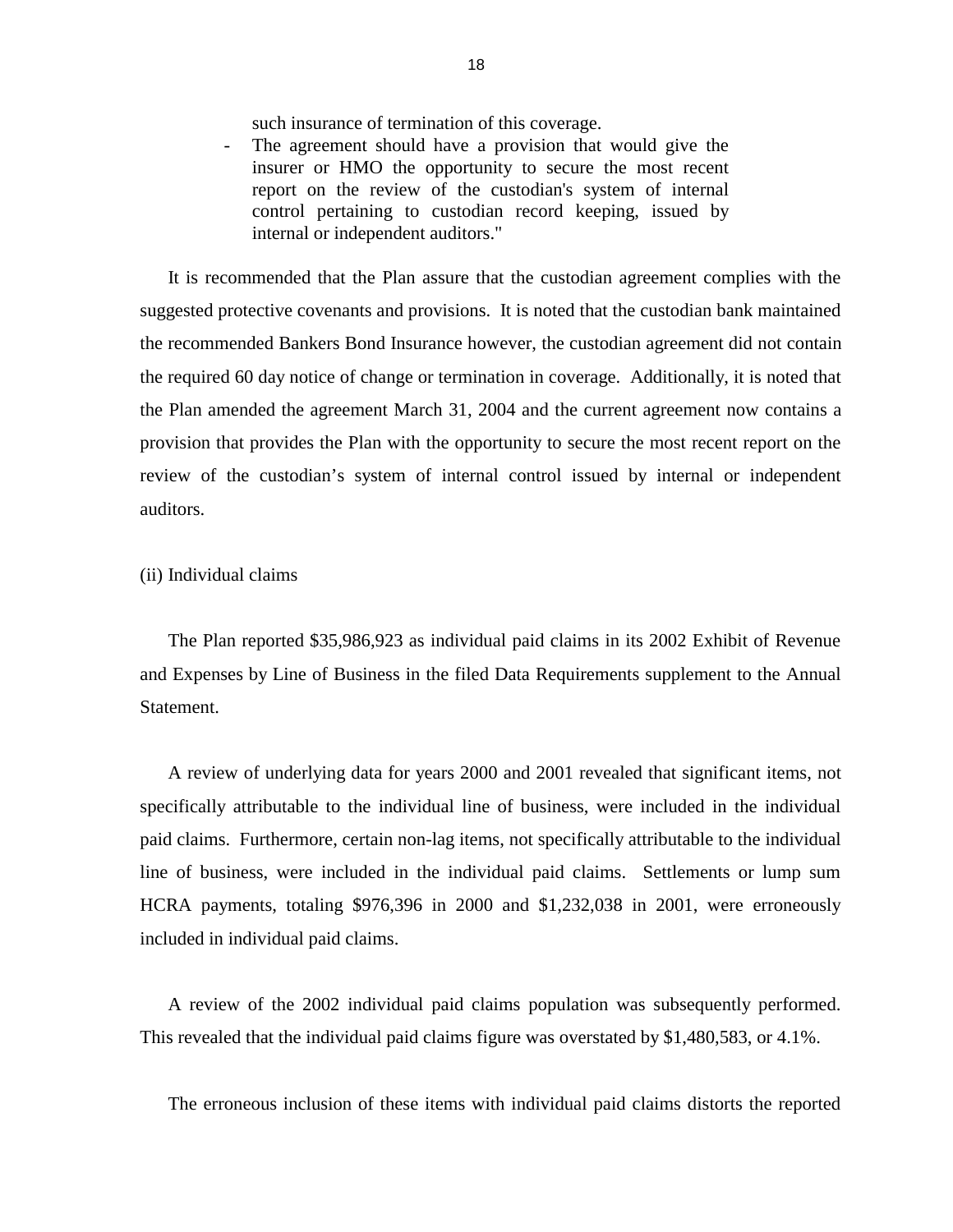net income on the individual line of business as reported in the filed New York Data Requirements supplement to the Annual Statement.

 Improperly allocated paid claims can potentially impact the Plan's rate filings and the not impact the rate filings or loss ratio report due to manual actuarial adjustments to the data statutory "Loss Ratio Report". It was determined that the inclusion of these items in 2002 did prior to filing the reports with the Department.

 It is recommended that the Plan report only individual claims in the individual line of business results.

 It is noted that the Plan did not accrue for recoveries from the statutory direct pay stop loss pool as of the examination date. Estimates for such recoveries should be incorporated into the review of claims unpaid in accordance with SSAP #55 and / or SSAP #61.

It is recommended that the Plan accrue for anticipated stop loss pool recoveries.

(iii) Schedule Y

 of \$80,841,491 paid to the Parent as a management fee, in accordance with its Administrative Services Agreement, and \$77,895,991 was paid to the parent in accordance with its Tax Allocation Agreement. The Plan did not include \$34,338,501 paid to the The Plan reported \$158,737,482 as payments to affiliates. This amount was comprised Parent for allocated expenses.

 It is recommended that the Plan include allocated expenses paid to the Parent in Schedule Y.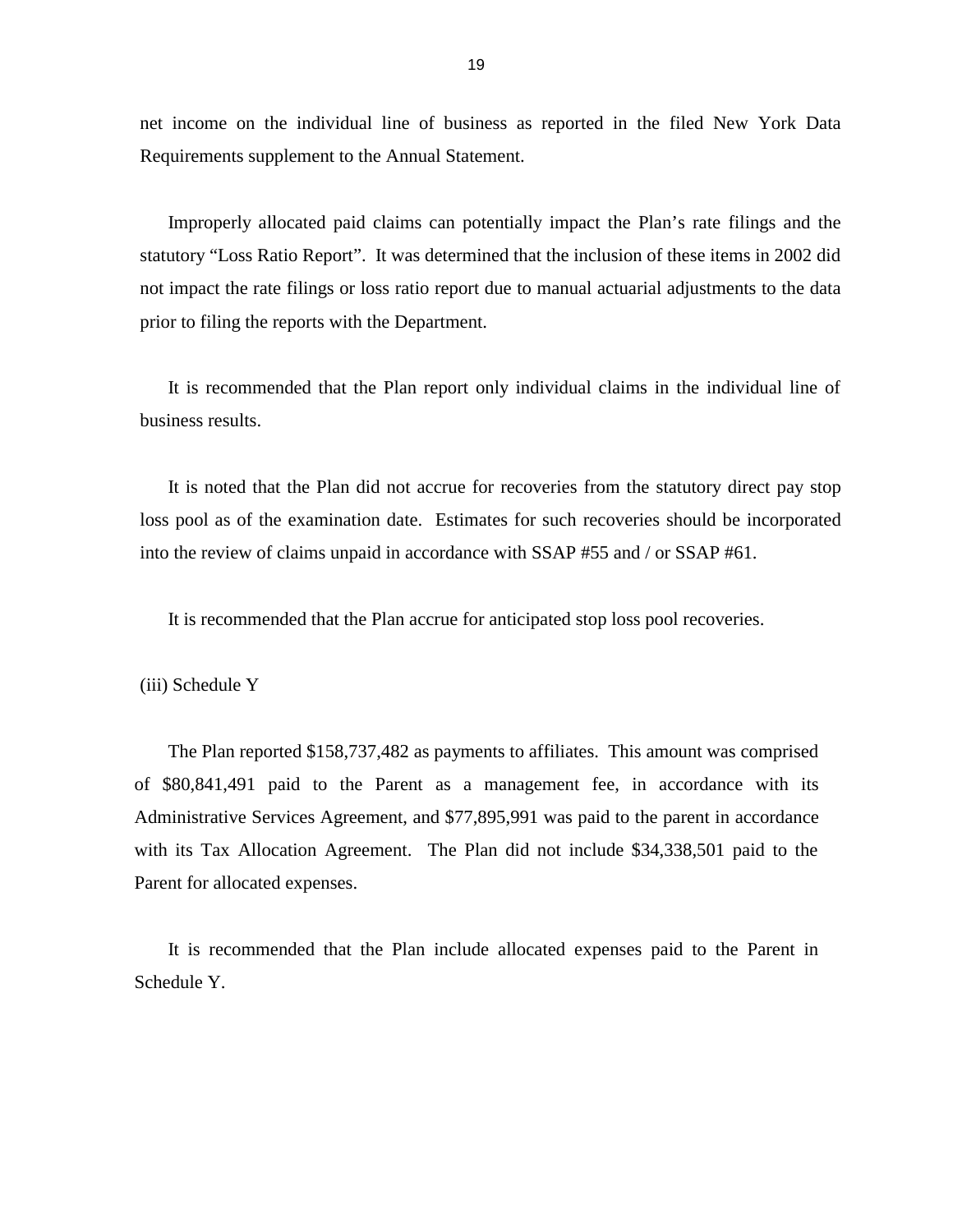## **3. FINANCIAL STATEMENTS**

## A. Balance Sheet

 The following shows the assets, liabilities and reserves and unassigned funds as determined by this examination as of December 31, 2002, and as reported by the Plan. The statement is the same as the balance sheet filed by the HMO.

## **Net Admitted Assets**

| <b>Bonds</b><br>Cash<br>Accident and health premiums due and unpaid<br>Health care receivables<br>Investment income due and accrued<br>Amount due from parent, subsidiaries & affiliates<br>Federal & foreign income tax recoverable | \$489,264,915<br>130,711,053<br>40,446,032<br>10,370,002<br>5,665,215<br>49,621,335<br>29, 181, 215 |
|--------------------------------------------------------------------------------------------------------------------------------------------------------------------------------------------------------------------------------------|-----------------------------------------------------------------------------------------------------|
| State income tax recoverable                                                                                                                                                                                                         | 14,888,386                                                                                          |
| <b>Total assets</b>                                                                                                                                                                                                                  | \$770,148,153                                                                                       |
|                                                                                                                                                                                                                                      |                                                                                                     |
| Liabilities, capital and surplus                                                                                                                                                                                                     |                                                                                                     |
| Claims unpaid                                                                                                                                                                                                                        | \$323,385,861                                                                                       |
| Unpaid claims adjustment expenses                                                                                                                                                                                                    | 6,266,522                                                                                           |
| Aggregate policy reserves                                                                                                                                                                                                            | 23,037,691                                                                                          |
| Aggregate claims reserves                                                                                                                                                                                                            | 8,291,945                                                                                           |
| Premium received in advance                                                                                                                                                                                                          | 12,864,098                                                                                          |
| General expenses due or accrued                                                                                                                                                                                                      | 10,317,941                                                                                          |
| Federal & foreign income tax payable                                                                                                                                                                                                 | 1,716,177                                                                                           |
| Amount due to parents, subsidiaries and affiliates                                                                                                                                                                                   | 2,801,724                                                                                           |
| Payable for securities                                                                                                                                                                                                               | 22,167,247                                                                                          |
| Federal contingency reserve                                                                                                                                                                                                          | 704,397                                                                                             |
| <b>Total Liabilities</b>                                                                                                                                                                                                             | 411,553,603                                                                                         |
| Common capital stock                                                                                                                                                                                                                 | 6                                                                                                   |
| Gross paid in & contributed surplus                                                                                                                                                                                                  | 69,956,549                                                                                          |
| Contingency reserve                                                                                                                                                                                                                  | 81,362,577                                                                                          |
| Unassigned funds (surplus)                                                                                                                                                                                                           | 207, 275, 418                                                                                       |
| Total capital and surplus                                                                                                                                                                                                            | 358,594,550                                                                                         |
| Total liabilities, capital and surplus                                                                                                                                                                                               | \$770,148,153                                                                                       |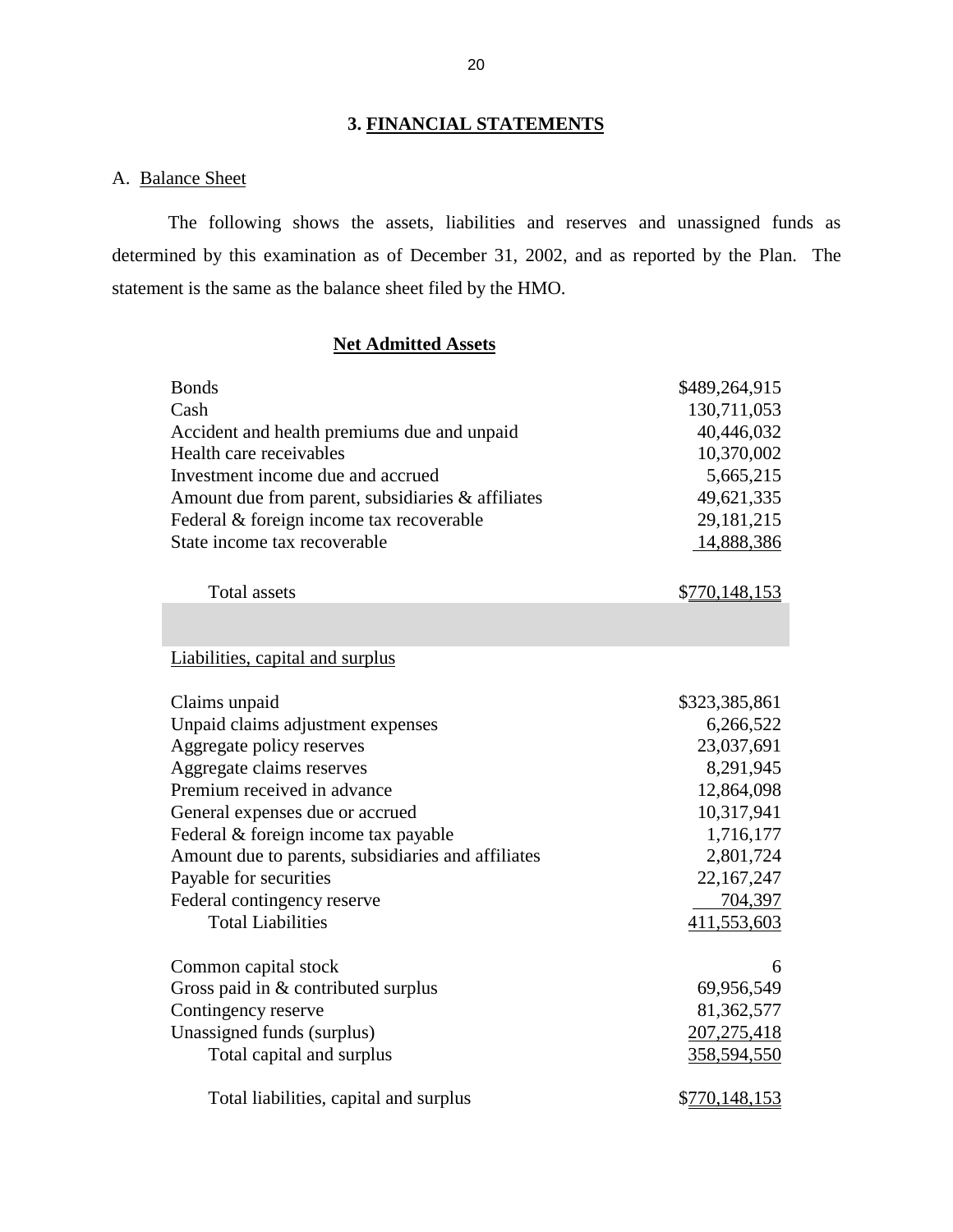## B. Statement of Revenue and Expenses and Capital and surplus account

 Capital and surplus increased \$213,464,635 during the six-year examination period, January 1, 1997 through December 31, 2002 detailed as follows:

# Statement of Revenue and Expenses

| Premium earned                         |                 | \$10,022,945,738 |
|----------------------------------------|-----------------|------------------|
| Deductions:                            |                 |                  |
| Claims incurred                        | \$8,500,822,414 |                  |
| Claim adjustment expenses              | 91,783,758      |                  |
| Administrative expenses                | 990,772,710     |                  |
| Increase (decrease) in reserve         | 12,134,555      |                  |
| Total underwriting deductions          |                 | 9,595,513,437    |
| Net underwriting gain                  |                 | 427, 432, 301    |
| Net investment income earned           |                 | 148,501,063      |
| Change in unearned premium reserve and |                 |                  |
| reserve for rate credits               |                 | (10, 281, 348)   |
| Provision for federal income taxes     |                 | (204, 313, 205)  |
| Net Income                             |                 | 361, 338, 811    |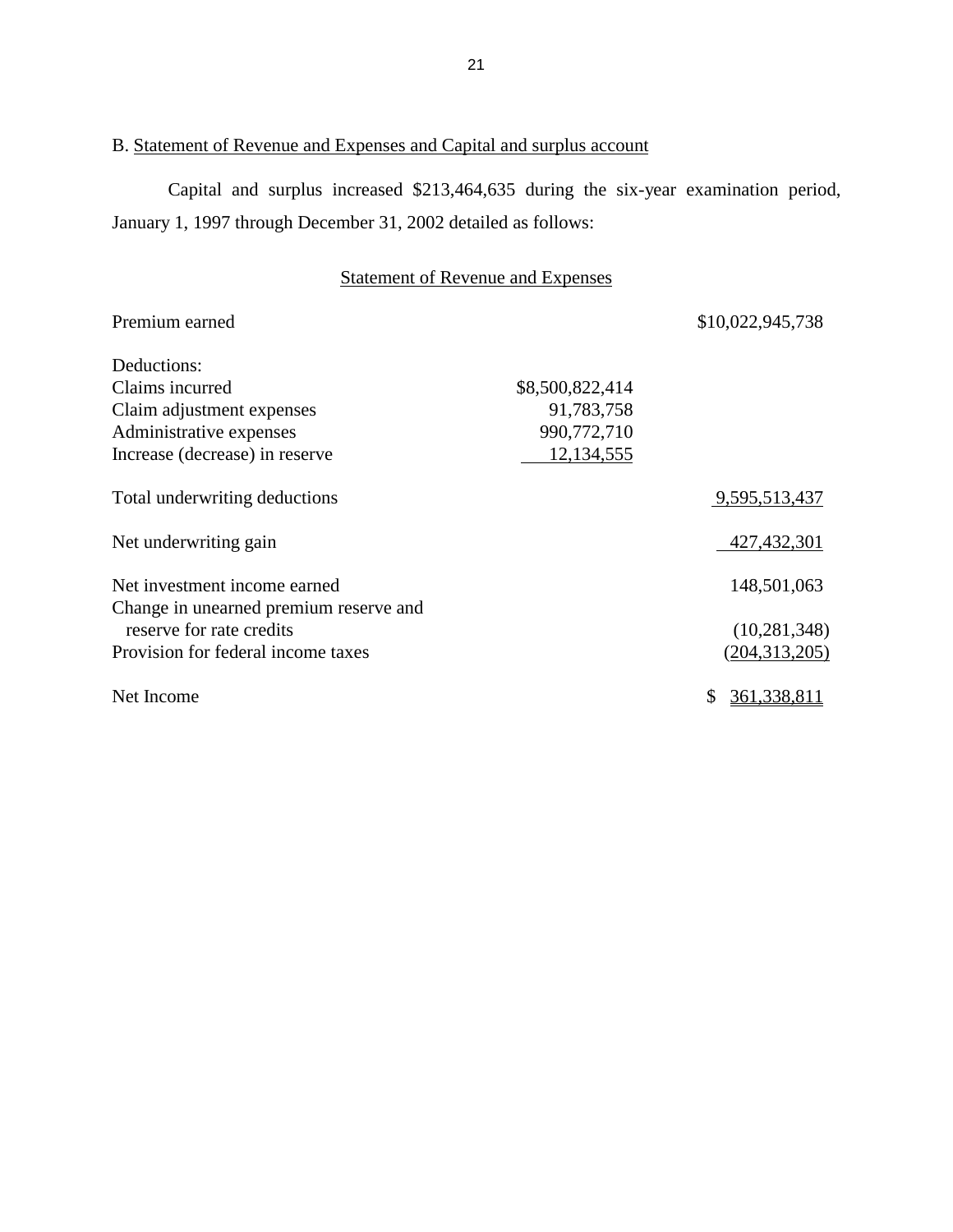## Capital and surplus account

<span id="page-23-0"></span>

| Reserves and unassigned funds per report on examination          |                |               |
|------------------------------------------------------------------|----------------|---------------|
| December 31, 1996                                                |                | \$105,278,281 |
| Net income                                                       | \$361,338,811  |               |
| Change in non-admitted assets                                    | 21,417,356     |               |
| Correction of non-admitted premium receivable in prior period    | (6,340,145)    |               |
| Correction of non-admitted healthcare receivable in prior period | (26, 146, 489) |               |
| Increase in paid in surplus                                      | 14,500,000     |               |
| Net realized capital gain                                        | 133,069        |               |
| Change in deferred income tax                                    | 17,286,918     |               |
| Cumulative effect of change in accounting principles             | 474,387        |               |
| Dividends                                                        | (150,000,000)  |               |
| NYLCare Health Plans net worth as of December 31, 2000           | 12,383,572     |               |
| Prudential Health Care Plans of New York net worth as of         |                |               |
| December 31, 2000                                                | 8,268,790      |               |
| Net change in capital and surplus                                |                | 253,316,269   |
| Capital and surplus funds as of December 31, 2002                |                | \$358,594,550 |

# **4. CLAIMS PAYABLE**

The examination liability of \$323,385,861 is the same as the amount reported by the HMO as of the examination date. The examination analysis was conducted in accordance with generally accepted actuarial principles and practices and was based on statistical information contained in the HMO's internal records and its filed annual statement.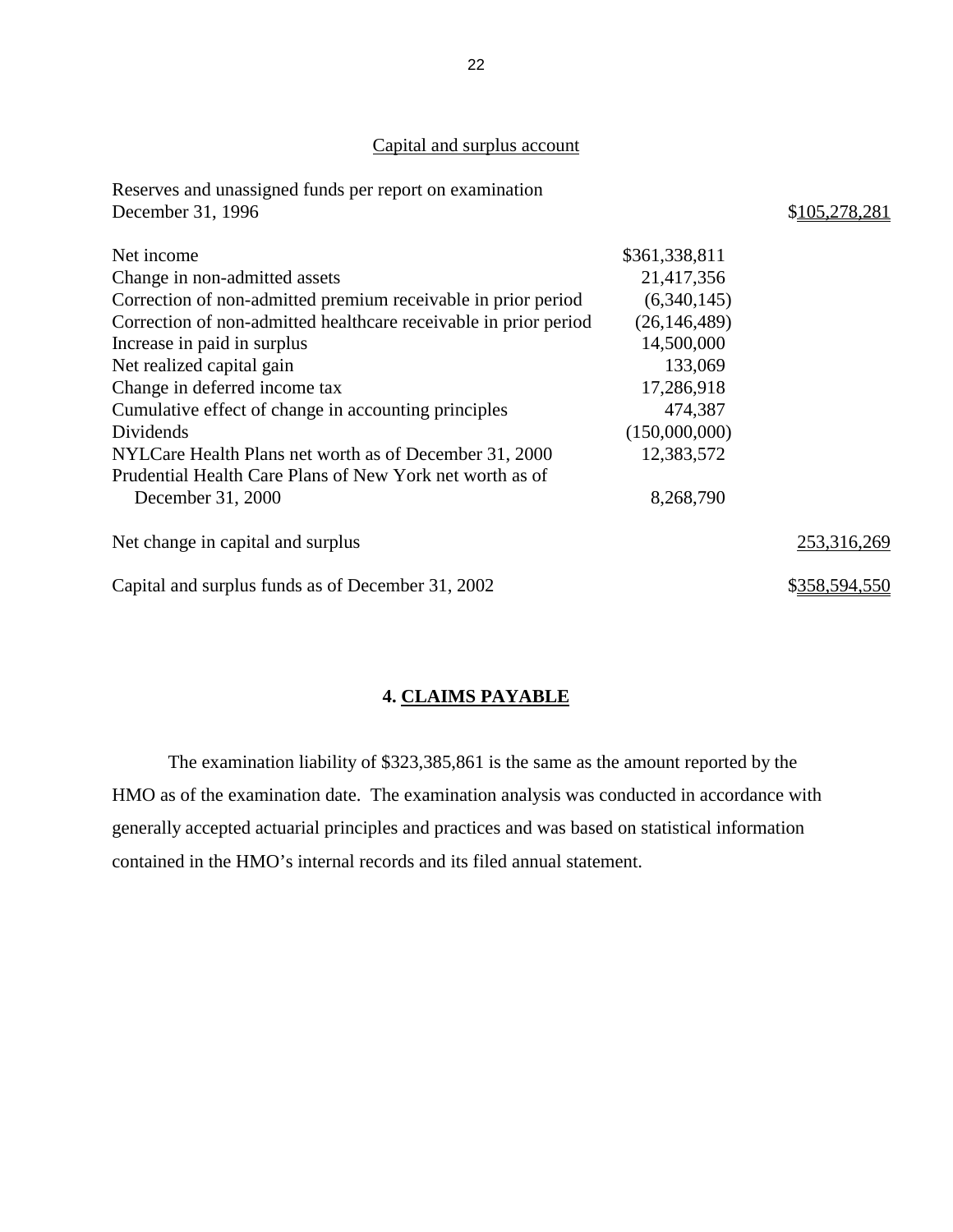The prior report on examination as of December 31, 1996, contained eleven comments and recommendations. The current status of these matters is as follows (page numbers refer to the prior report):

## **ITEM PAGE NO.**

## A. Management

 It is recommended that any amendments to the Plan's by-laws be voted on by the board of directors pursuant to the provisions of Article X of its by laws. 4

 The Plan complied with the recommendation. The Plan's by-laws were amended and approved by the Board of Directors on December 6, 1999 to provide for three directors.

- B. Intercompany Agreements
	- 1. It is recommended that the Plan obtain the approval of the Commissioner of Health for the cash management agreement pursuant to Part 98.10(c) of the Administrative Rules and Regulations of the Health Department [10NYCRR Part 98.10(c)]. 16

 The Cash Management Agreement was approved by the Insurance Department on December 4, 2003. It is recommended that the Plan submit the Cash Management Agreement to the Department of Health for review.

 2. It is recommended that the Plan prepare a written Consolidated Federal Income Tax agreement, conforming to the provisions of Department Circular Letter No. 33 (1979), and submit it to the Health and Insurance Departments for approval pursuant to Part 98.10(c) of the Administrative Rules and Regulations of the Health Department [10NYCRR Part 98.10(c)]. The Plan has indicated that it is currently drafting an agreement. 17

 A Tax Allocation Agreement was submitted to the Insurance Department. The Department accepted the agreement and placed it on file June 12, 2003. It is recommended that the Plan file this agreement with the DOH.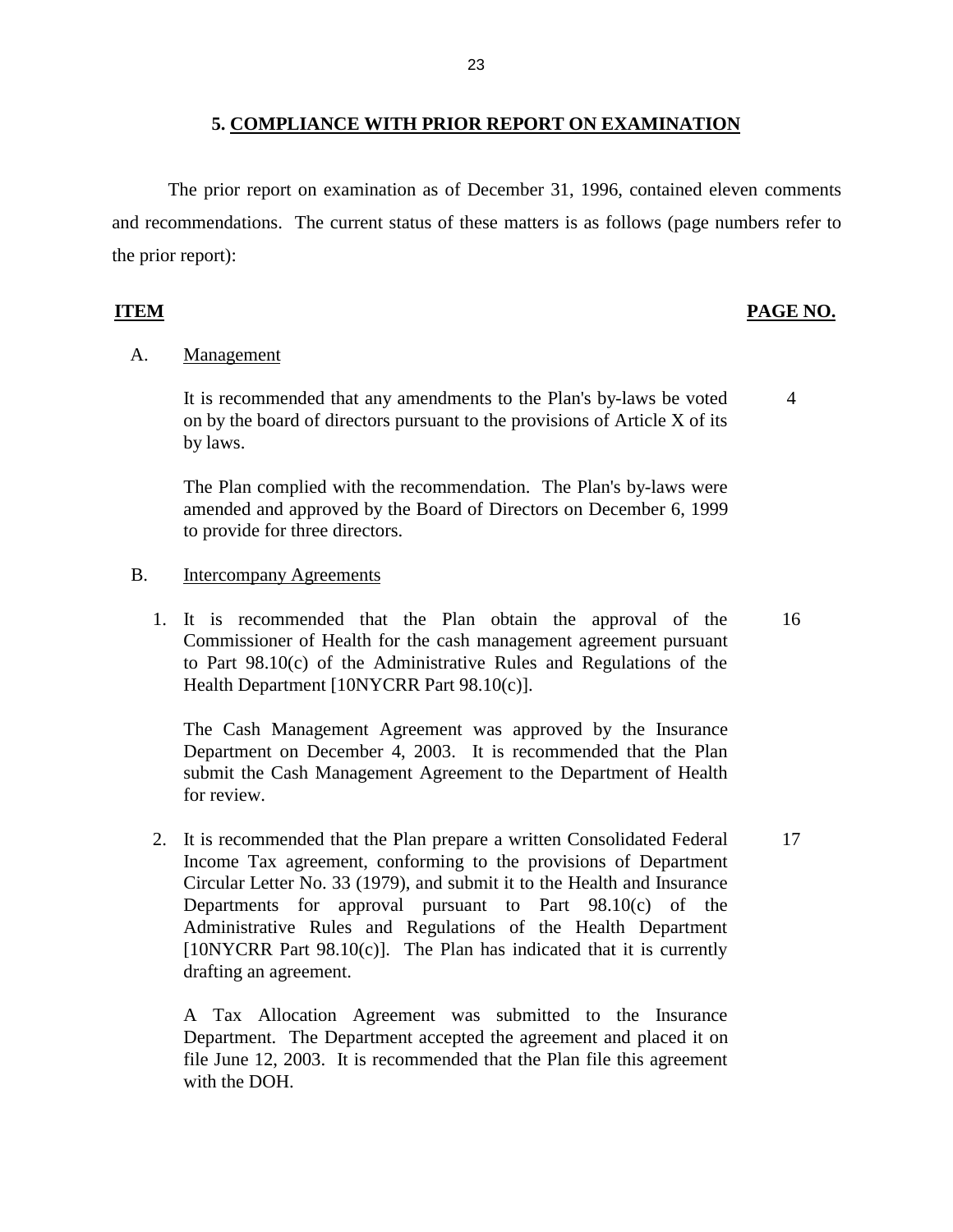## **ITEM PAGE NO.**

## C. Claims Payable

 1. It is recommended that the Plan exclude pre-certifications from the 0-30 days category of its Schedule H-Section I Aging analysis of unpaid claims. It is noted that the Schedule H contained in the Plan's filed quarterly statement as of June 30, 1998 does not include precertifications in the 0-30 days category. 28

The Plan continues to comply with this recommendation.

 2. It is recommended that the Plan maintain detailed listings of the Distribution Payable FRO, and Facility COB Payable to support the balances reported on its filed annual statement. It is noted that the Plan maintained detailed listing of the Distribution Payable FRO at December 31, 1997. 30

The Plan complied with this recommendation.

 3. It is recommended that the debit balances for the Distribution Payable FRO, Facility COB Payable and Prepaid PIP Captainer be removed from the claims payable liability and listed as separate assets on the annual statement. 30

The Plan continues to comply with this recommendation.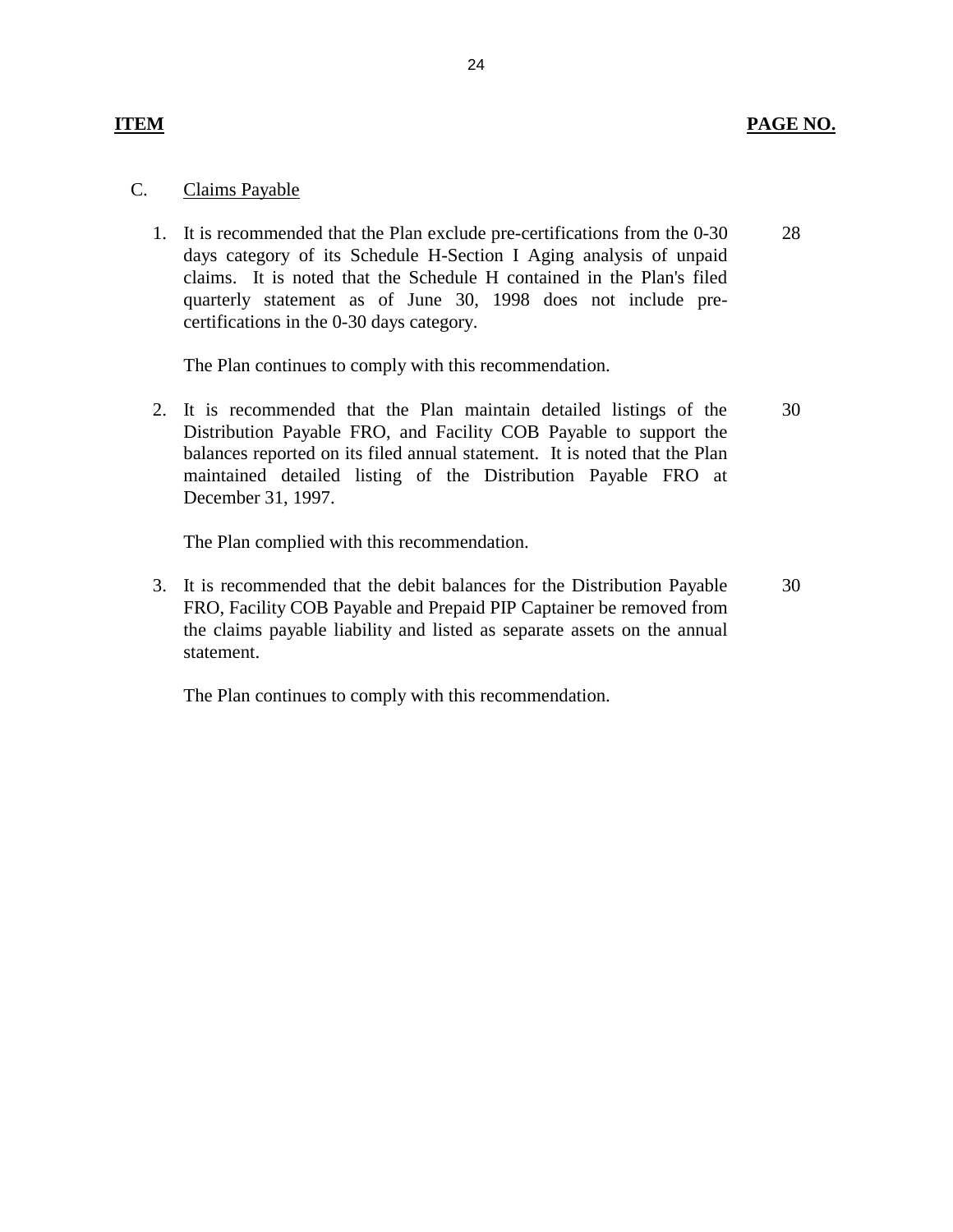#### 25

## **5. SUMMARY OF COMMENTS AND RECOMMENDATIONS**

## **ITEM NO.**

## **PAGE NO.**

## *Holding Company System– Service Agreements*

- A It is recommended that the Plan comply with 10 NYCRR Part 98.11 by maintaining a current administrative services agreement and by submitting that agreement to the Commissioner of Health for B It is recommended that the Plan develop an administrative services authorization to renew. 11 12
- C It is further recommended that the Plan develop an agreement that agreement that meets the requirements of 10 NYCRR Part 98-1.10. 12
- addresses all costs allocated to the HMO by the provider of services.
- D It is recommended that the Plan establish an agreement with ALIC detailing ALIC's role in the providing of services and paying of employees. 12
- E It is further recommended that any of the Plan's holding company transactions be clear and concise with regard to which affiliated entity performs the payment and record keeping functions involving intercompany transactions. 12
- F It is recommended that the Plan obtain approval for its cash management agreements prior to implementation. 13
- G It is recommended that that the Plan adhere to the terms of the CMA by maintaining its assets in an account under its own name. 13
- H It is recommended that the Plan develop a system to directly tie in the premium collected and provide a clear auditable trail for premium collected. 14
- I It is recommended that the HMO maintain separate records from those of the Parent to be in compliance with Part 98-1.11(a) of the Administrative Rules and Regulations of the New York State Department of Health. It is noted that the administrative services agreement which was recently submitted to the Department addresses the comments and recommendations mentioned above. 14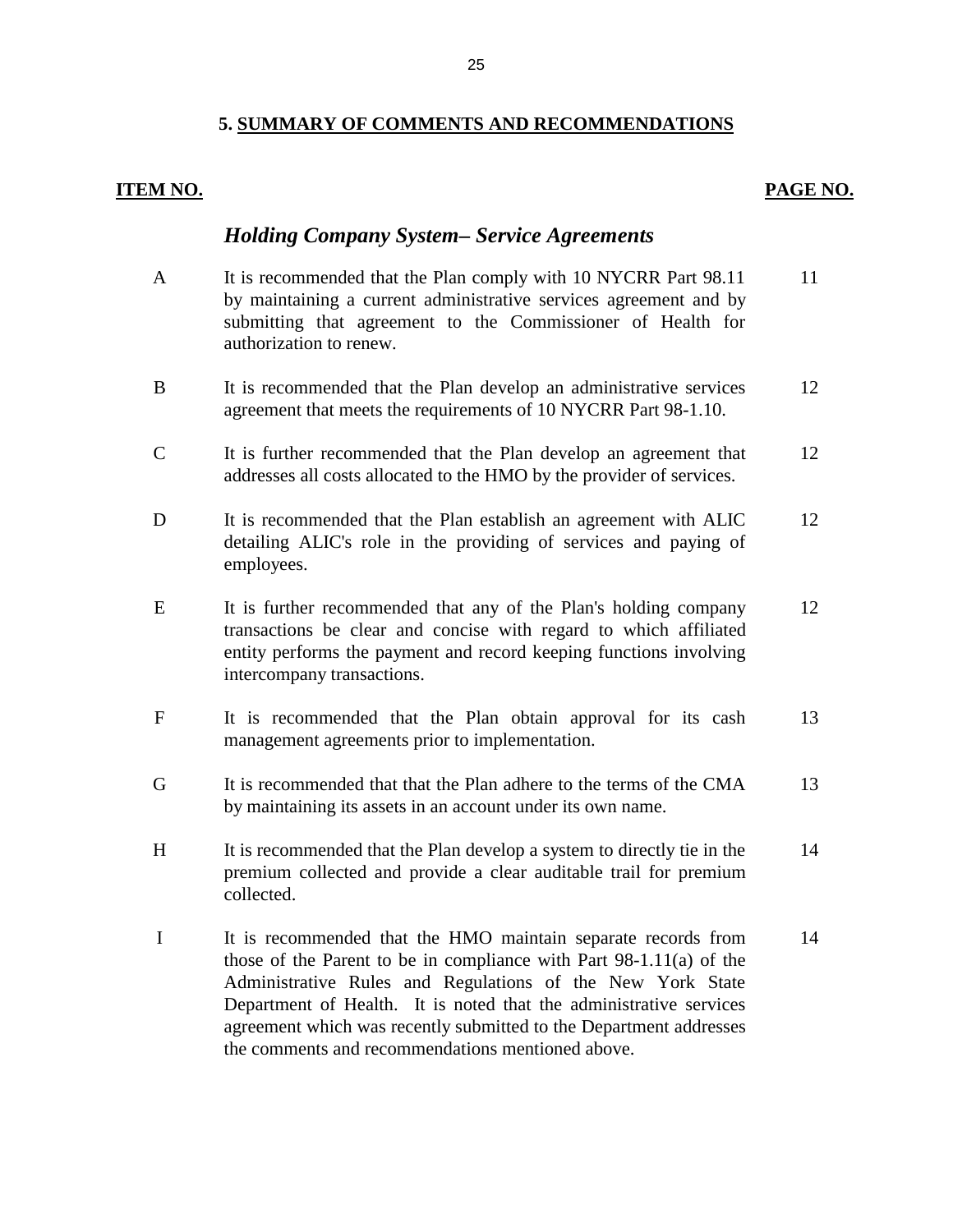# **ITEM NO.**

| $\mathbf J$  | It is recommended that the Plan refrain from changing the provider of<br>cash management services until after the Plan formally notifies the<br>Department of such change.                                                                 | 15 |
|--------------|--------------------------------------------------------------------------------------------------------------------------------------------------------------------------------------------------------------------------------------------|----|
| $\bf K$      | It is recommended that the Plan file its Tax sharing agreement with<br>DOH in accordance with 10 NYCRR Part 98.                                                                                                                            | 16 |
| L            | It is recommended that the Plan document: the PBM services<br>provided to the Plan by AHM, the supporting detail regarding the<br>allocation and settlement of pharmaceutical rebates with AHM, the<br>fee paid for these services to AHM. | 16 |
|              | <b>Holding Company System– Dividends</b>                                                                                                                                                                                                   |    |
| M            | It is recommended that the Plan generate and retain Board of<br>Directors' approvals of all dividend payments.                                                                                                                             | 17 |
|              |                                                                                                                                                                                                                                            |    |
|              | <b>Accounts and Records</b>                                                                                                                                                                                                                |    |
| $\mathbf N$  | It is recommended that the custodian agreement be revised to reflect<br>the Plan's current legal name.                                                                                                                                     | 17 |
| $\mathbf{O}$ | It is recommended that the Plan assure that the custodian agreement<br>complies with the suggested protective covenants and provisions.                                                                                                    | 18 |
| P            | It is recommended that the Plan report only individual claims in the<br>individual line of business results.                                                                                                                               | 19 |
| Q            | It is recommended that the Plan accrue for anticipated stop loss pool<br>recoveries.                                                                                                                                                       | 19 |